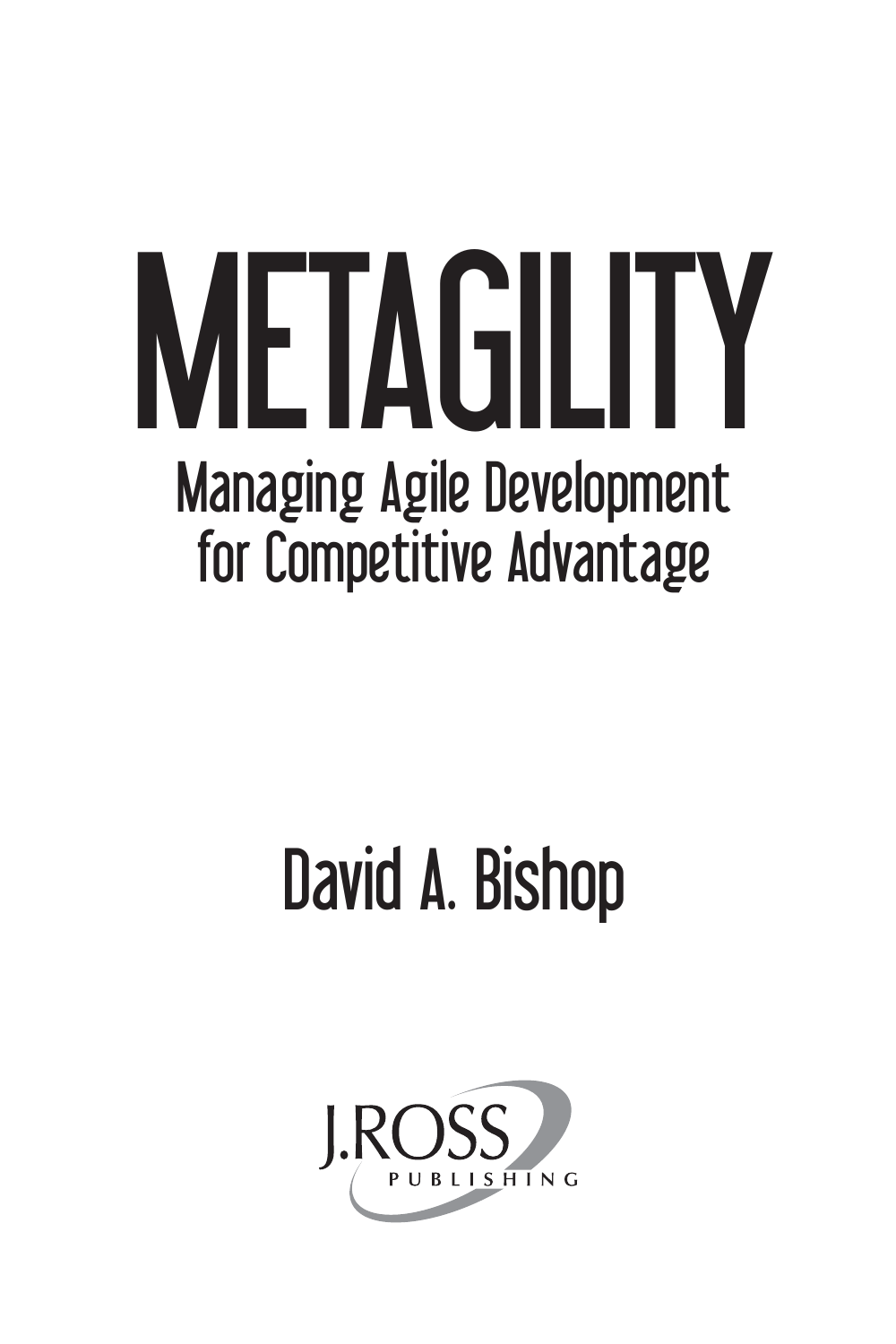Copyright © 2019 by David A. Bishop

ISBN-13: 978-1-60427-155-3

Printed and bound in the U.S.A. Printed on acid-free paper.

10 9 8 7 6 5 4 3 2 1

#### **Library of Congress Cataloging-in-Publication Data**

Names: Bishop, David A., 1970- author. Title: Metagility : managing agile development for competitive advantage / David Bishop. Description: Plantation : J. Ross Publishing, 2018. | Includes bibliographical references and index. Identifiers: LCCN 2018044684 (print) | LCCN 2018060229 (ebook) | ISBN 9781604278040 (e-book) | ISBN 9781604271553 (hardback) Subjects: LCSH: Agile software development. | Competition. | BISAC: BUSINESS & ECONOMICS / Project Management. | BUSINESS & ECONOMICS / Management. Classification: LCC QA76.76.D47 (ebook) | LCC QA76.76.D47 .B573 2018 (print)

| DDC 005.1--dc23 LC record available at https://lccn.loc.gov/2018044684

This publication contains information obtained from authentic and highly regarded sources. Reprinted material is used with permission, and sources are indicated. Reasonable effort has been made to publish reliable data and information, but the author and the publisher cannot assume responsibility for the validity of all materials or for the consequences of their use.

All rights reserved. Neither this publication nor any part thereof may be reproduced, stored in a retrieval system, or transmitted in any form or by any means, electronic, mechanical, photocopying, recording or otherwise, without the prior written permission of the publisher.

The copyright owner's consent does not extend to copying for general distribution for promotion, for creating new works, or for resale. Specific permission must be obtained from J. Ross Publishing for such purposes.

Direct all inquiries to J. Ross Publishing, Inc., 300 S. Pine Island Rd., Suite 305, Plantation, FL 33324.

> Phone: (954) 727-9333 Fax: (561) 892-0700 Web: www.jrosspub.com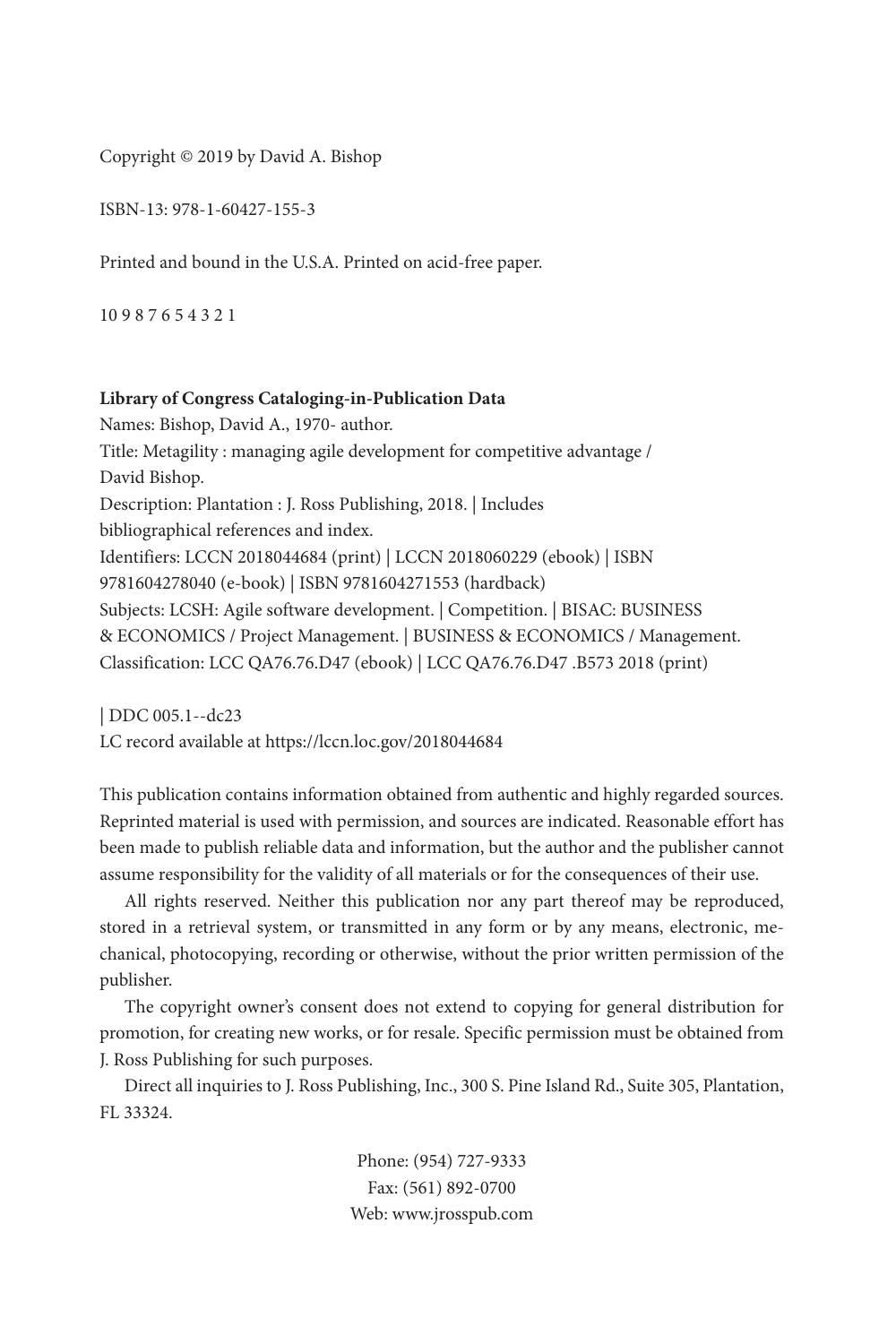# **CONTENTS**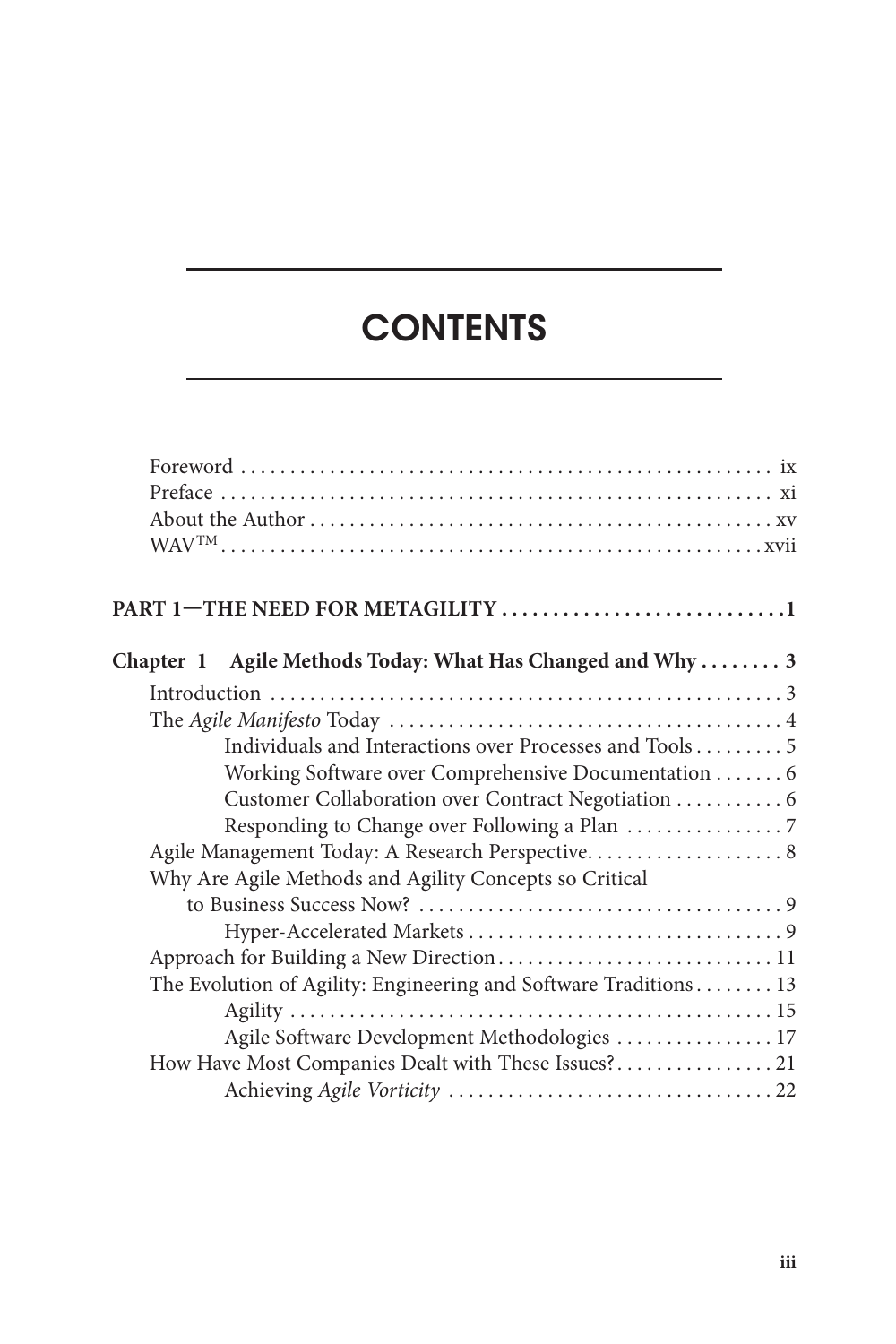| Chapter 2 The Problem: Performance and Limitations          |  |
|-------------------------------------------------------------|--|
|                                                             |  |
| Understanding the Performance of Agile Methods in           |  |
|                                                             |  |
|                                                             |  |
|                                                             |  |
| Managing Agility with Embedded and Real-Time Systems 27     |  |
|                                                             |  |
| Continuous Development and Managing Complex Change 29       |  |
|                                                             |  |
| Adoption of Agility: The Need for Agile Transformation  32  |  |
| Agile Has Become the Industry Standard for Managing         |  |
|                                                             |  |
| Agile Adoption in Large, Complex Environments:              |  |
| Leveraging a Hybrid Approach 34                             |  |
| Problems with the Current Literature: Limitations of        |  |
|                                                             |  |
|                                                             |  |
|                                                             |  |
|                                                             |  |
| Lack of Research at the Organizational Level or Across      |  |
|                                                             |  |
| Chapter 3 Hybrid Agility: Determining and Implementing the  |  |
|                                                             |  |
| Why Organizations Adopt Some Aspects of Agility and Not     |  |
| Others, and How This Is Changing Agile Methods. 41          |  |
| Agile Is Not Just a Development Process Anymore, It's a New |  |
|                                                             |  |
| The Agile Triangle Replacing the Iron Triangle 44           |  |
|                                                             |  |
| Old Habits Die Hard: Convincing Others to Break Away        |  |
|                                                             |  |
| Agile Requires Too Many Meetings  48                        |  |
| We Don't Want to Provide High-Level Estimates. 49           |  |
| Agile Does Not Provide for Sound Technical or               |  |
|                                                             |  |
|                                                             |  |
| Agile Does Not Allow for Long-Term Planning50               |  |
| Our Product and/or Development Environment Is Too           |  |
|                                                             |  |
|                                                             |  |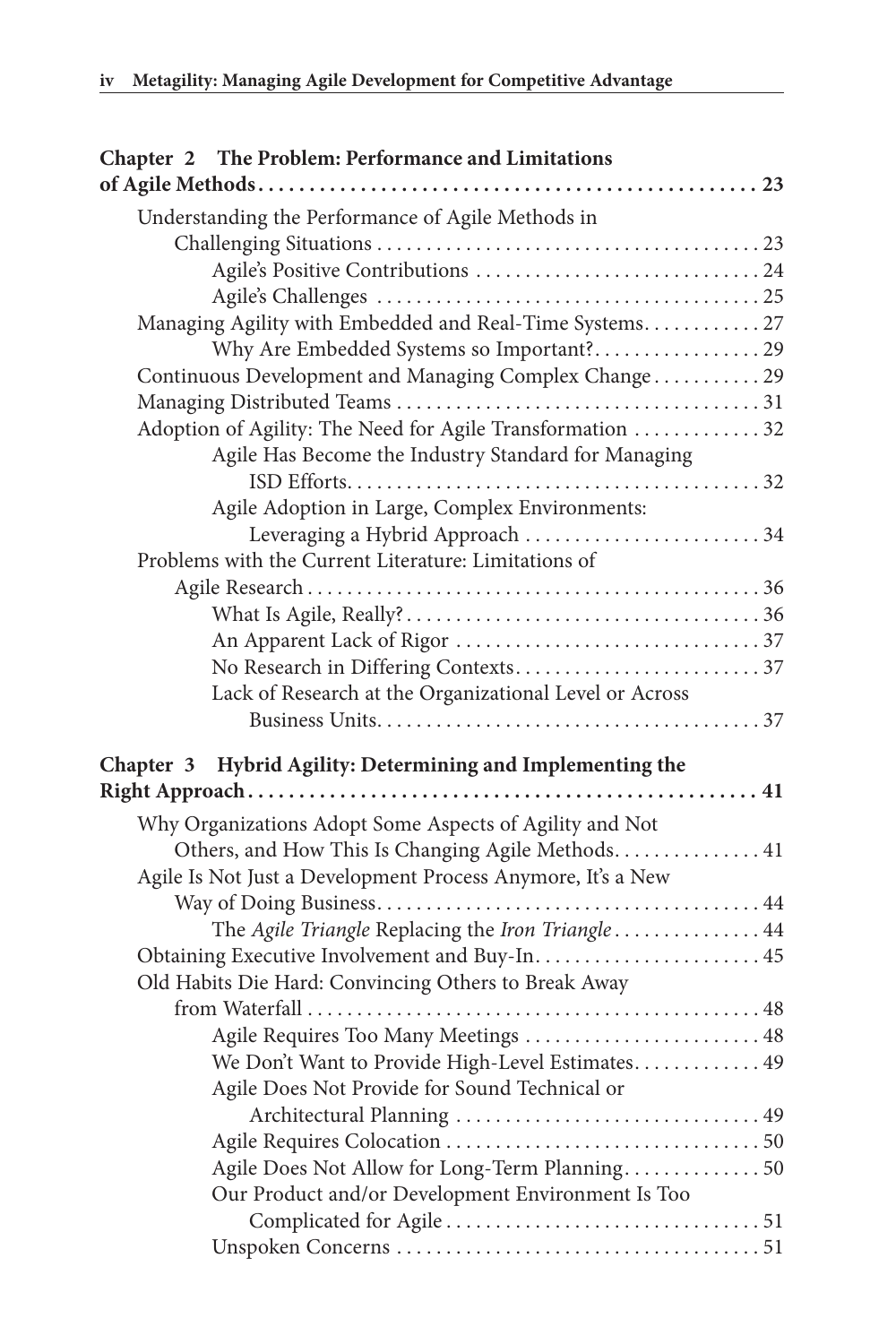| Analyzing Your Environment to Determine the Correct                                             |  |
|-------------------------------------------------------------------------------------------------|--|
|                                                                                                 |  |
| How Waterfall Is Commonly Blended with Agile Methods. 55                                        |  |
| Stage-Gate Governed Release Train 58                                                            |  |
| Hybrid Agile Stage-Gate Definitions 58                                                          |  |
|                                                                                                 |  |
|                                                                                                 |  |
|                                                                                                 |  |
|                                                                                                 |  |
|                                                                                                 |  |
|                                                                                                 |  |
|                                                                                                 |  |
|                                                                                                 |  |
|                                                                                                 |  |
|                                                                                                 |  |
|                                                                                                 |  |
|                                                                                                 |  |
|                                                                                                 |  |
|                                                                                                 |  |
| Agile Vorticity: The Key Connection Point  81                                                   |  |
| The Value of Agile Vortex Theory to Complex Contexts 83                                         |  |
|                                                                                                 |  |
|                                                                                                 |  |
|                                                                                                 |  |
| How Does Your Customer Base Impact Business Agility? 88                                         |  |
|                                                                                                 |  |
|                                                                                                 |  |
| Governing Market Pressures by Establishing a Strategic Direction 93                             |  |
|                                                                                                 |  |
| Chapter 6 Product Genesis: Determining What to Build 97                                         |  |
| Market Timing: How to Know if This Is the Right Time                                            |  |
|                                                                                                 |  |
| Dynamic Priorities: Managing Ever-Changing Priorities. 99                                       |  |
| Common Challenges with Dynamic Priorities 101<br>Requirements Comprehension: Understanding What |  |
|                                                                                                 |  |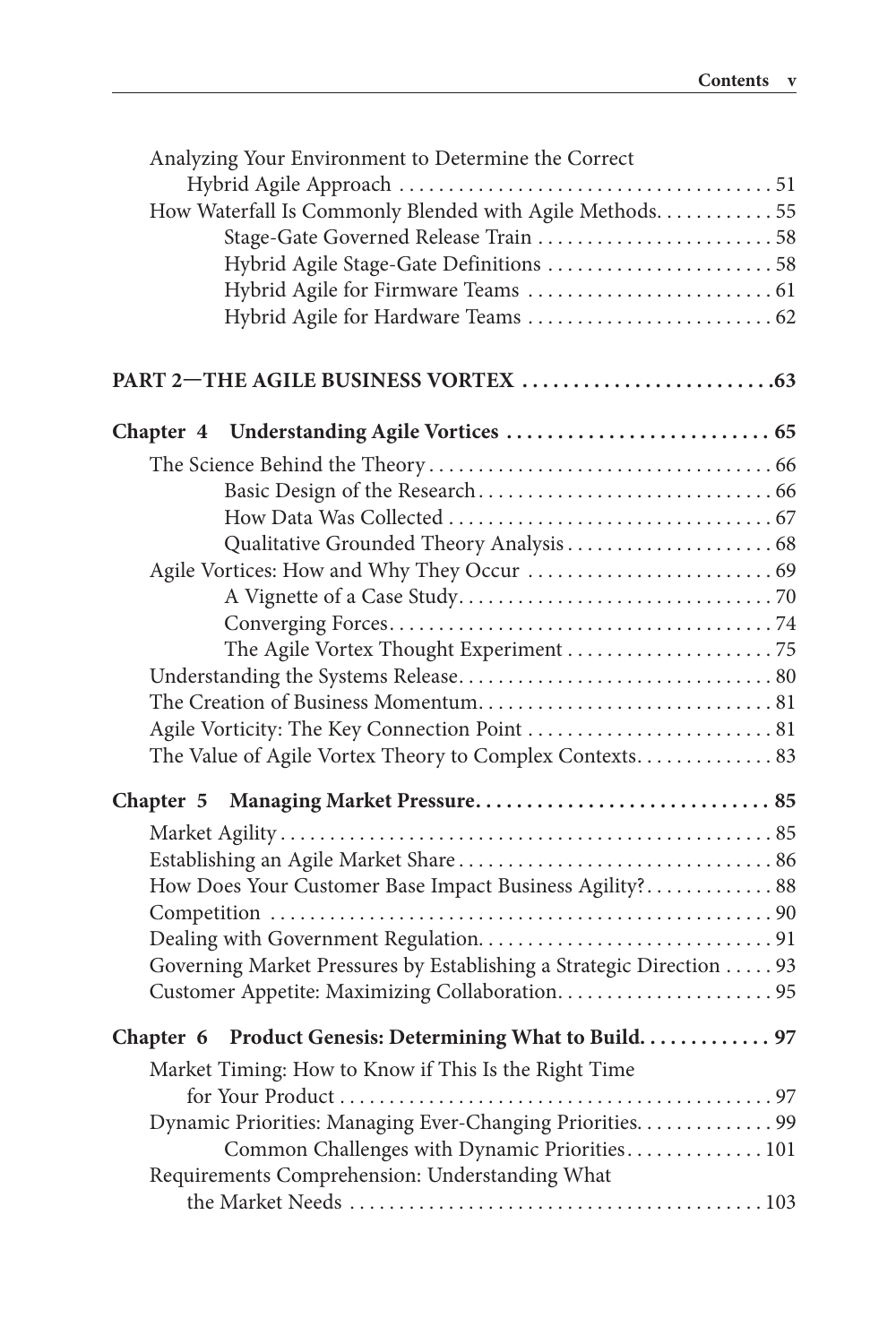| Decomposition: How to Break Down Requirements                |  |
|--------------------------------------------------------------|--|
|                                                              |  |
|                                                              |  |
|                                                              |  |
| Determining Which Requirements to Keep and Which             |  |
|                                                              |  |
|                                                              |  |
|                                                              |  |
| How to Negotiate Scope with Your Customers 114               |  |
|                                                              |  |
|                                                              |  |
|                                                              |  |
|                                                              |  |
| Cultural Differences Affect Negotiation 117                  |  |
|                                                              |  |
|                                                              |  |
|                                                              |  |
| Chapter 7 Organizational (Process) Agility: Building         |  |
| How Do Hybrid Agile Implementations Work? Are                |  |
|                                                              |  |
| How Is Agile Adopted Differently Between Software, Firmware, |  |
|                                                              |  |
| What Is Different About Agile in Software Development and    |  |
| How Can This Difference Be Leveraged?  127                   |  |
| Managing Shared Resources: Resolving Conflicts and Getting   |  |
|                                                              |  |
| Case Study Interview: Firmware in Embedded                   |  |
|                                                              |  |
|                                                              |  |
| Prototyping to Accelerate Product Development  153           |  |
|                                                              |  |
| Managing Customer Expectations for Agile Vorticity  155      |  |
| Customer Negotiation Techniques for Maintaining              |  |
|                                                              |  |
| What Situations Benefit Most from a Hybrid Agile Mix?  157   |  |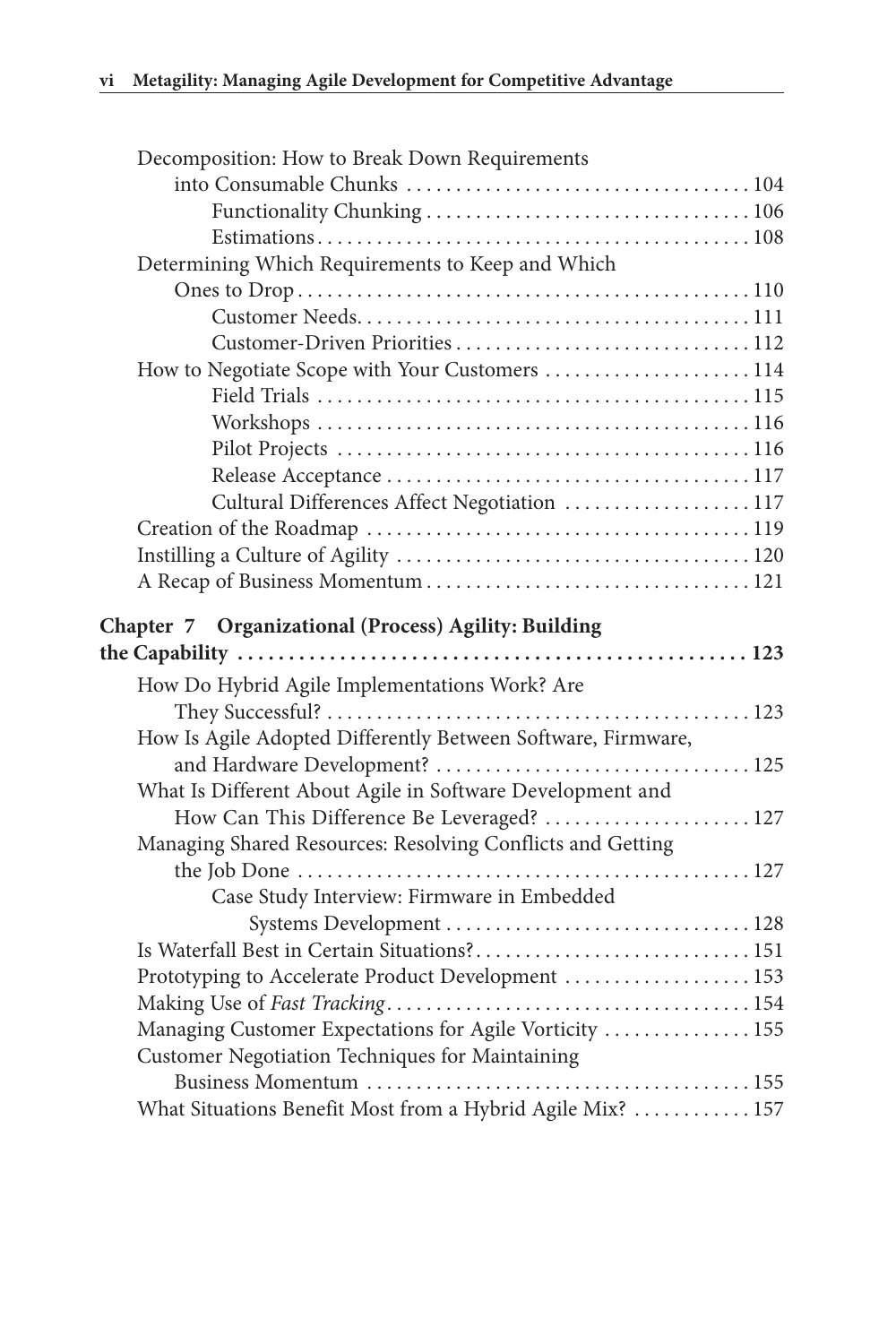| PART 3-PRACTICAL ISSUES AND APPLICATIONS  159                     |  |
|-------------------------------------------------------------------|--|
| The Art of Metagility: Bringing It All Together  161<br>Chapter 8 |  |
|                                                                   |  |
| Embedded Systems: A Case Study in                                 |  |
|                                                                   |  |
|                                                                   |  |
| Managing One-Way Dependencies  163                                |  |
| Intertwined Solutions: Managing Interdependencies  164            |  |
| Defining Formal Linkages: Developing Productive                   |  |
| and Impactful Meetings  165                                       |  |
| Metagility Metrics: Predictive Analytics Dashboards               |  |
| for Executives (Status Points)172                                 |  |
| Decision Points: The What, When, and Where of                     |  |
| Metagility Decision Making181                                     |  |
| Informal Interactions for Maximum Agility:                        |  |
| Eliminating Forgetfulness 182                                     |  |
|                                                                   |  |
|                                                                   |  |
|                                                                   |  |
|                                                                   |  |
| Kaizen Culture: The Importance of Constant                        |  |
|                                                                   |  |
| Soft Skills for Managing Agility 189<br>Chapter 9                 |  |
| Addressing Common Project Management Concerns 189                 |  |
|                                                                   |  |
|                                                                   |  |
| Understanding Tribes and Building Agile Teams 192                 |  |
|                                                                   |  |
|                                                                   |  |
|                                                                   |  |
| Techniques for Bringing Your Team up to Speed  198                |  |
|                                                                   |  |
|                                                                   |  |
|                                                                   |  |
| Executive Management: Managing Your Managers  199                 |  |
|                                                                   |  |
|                                                                   |  |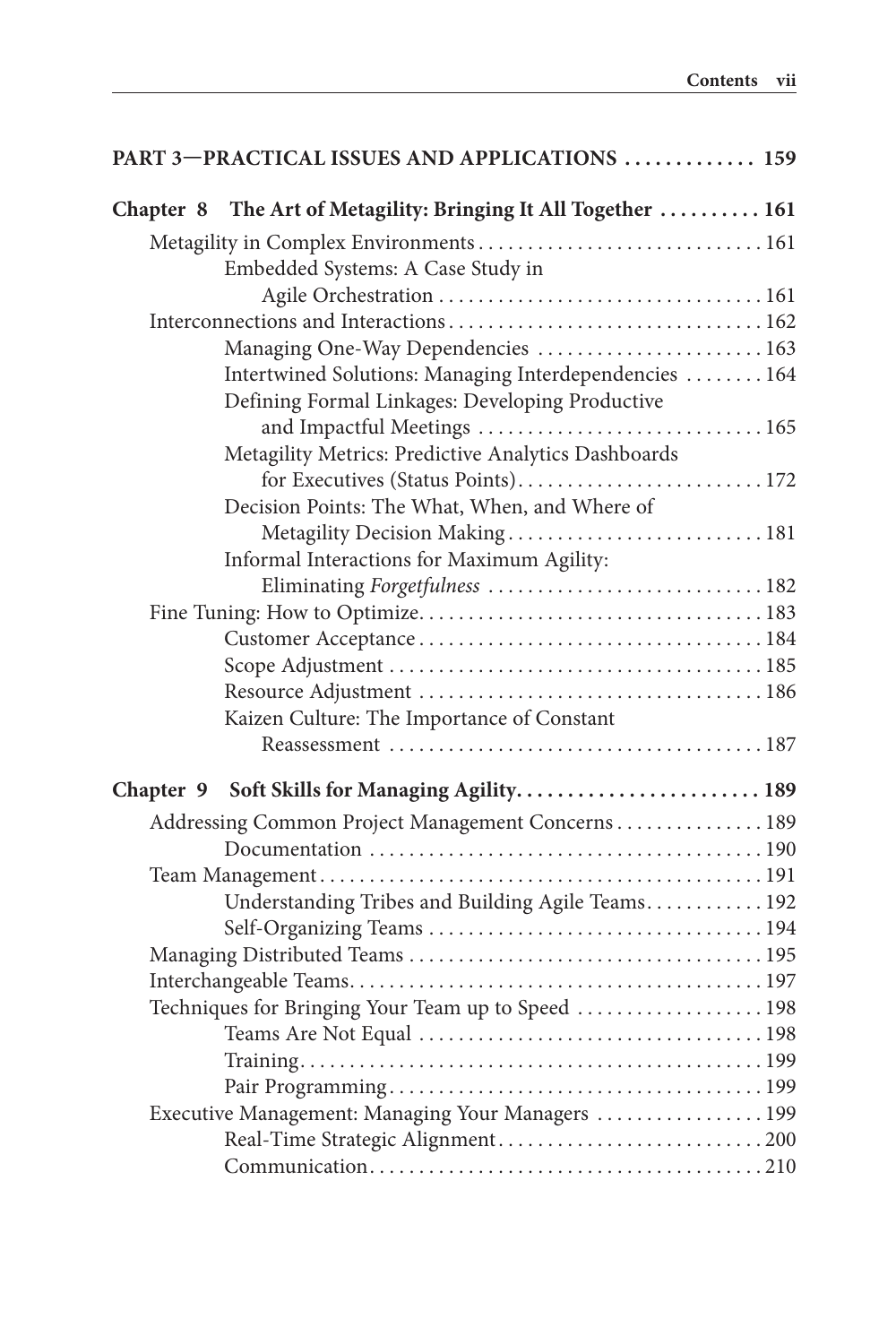| The Number One Secret Ingredient to Becoming            |  |
|---------------------------------------------------------|--|
|                                                         |  |
|                                                         |  |
|                                                         |  |
| Fluidity and Continuous Releases:                       |  |
| The Cause for Leaner Methodologies 216                  |  |
| Hybrid Agile Implementations: Whirlpools within a River |  |
|                                                         |  |
|                                                         |  |
|                                                         |  |
|                                                         |  |
| Data Science Along with Advanced Tooling                |  |
|                                                         |  |
| Approaches to Communication Methods Must Be             |  |
|                                                         |  |
| Agile Organizations Require Agile Individuals222        |  |
| Agile Companies Require Agile Leaders 223               |  |
| Agile Is Becoming Integral to Strategic Planning223     |  |
| A Caution Regarding Agile Frameworks 224                |  |
|                                                         |  |
| New Markets Must Be Continually Sought Out225           |  |
| Agility Will Continue to Evolve 226                     |  |
|                                                         |  |
|                                                         |  |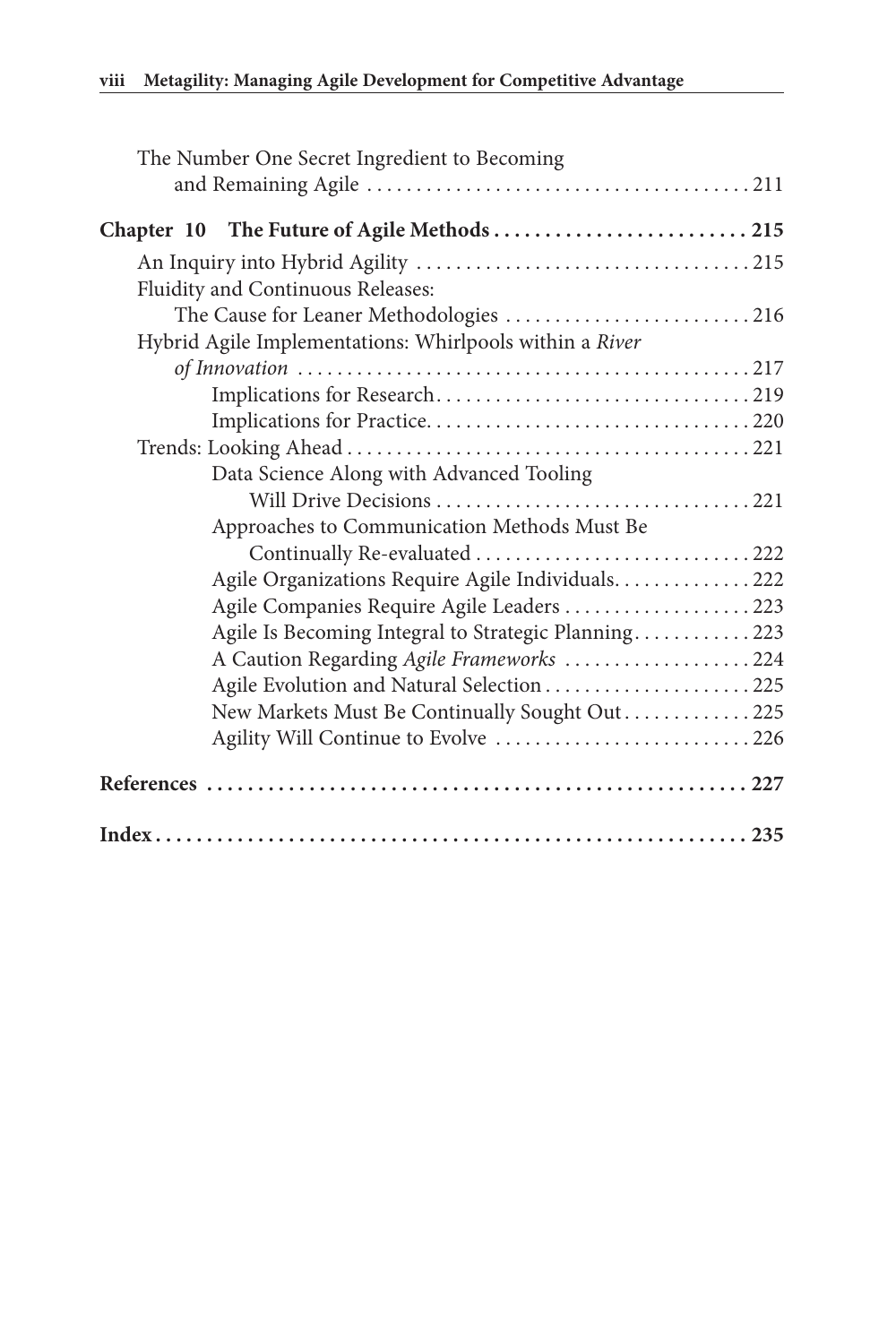### FOREWORD

#### JUST IN TIME!

*Just in Time*. In the movies, it's the firemen arriving just in time to save the home; it's the posse arriving just in time to capture the bad guys; it's the hero arriving just in time to rescue the child. In manufacturing, it's the parts arriving on the assembly line just in time to keep the product rolling. In logistics, it's product arriving just in time to go straight onto shop shelves and bypass the stockrooms.

Like many other information systems professors, I am fascinated by *just in time*. Innovations seem to diffuse in a way that is driven by new technology. But it isn't just tech. My research has shown how it is driven by a rising problem: a demand for new solutions that is resolved by the availability of new technology *just in time*. Only then does the technology diffuse. For example, the aging population is triggering a falling rate of labor participation, placing new demands for workforce productivity. Along comes a wonderful new range of robotics, *just in time*.

In digitalization, *just in time* is the arrival of digitalization right at the moment we need it. Just when urban travel becomes too expensive, along comes ride-sharing (e.g., Uber). Just when medical clinics become too crowded, along comes telemedicine (e.g., MDLive). Just when socializing becomes too risky, along comes social networking (e.g., Facebook).

Just when digitalization becomes too big, too fast, and too furious, Dr. Bishop's Metagility arrives. It's *just in time*.

The success of companies everywhere now depends on their software development skills. It doesn't matter whether software development is outsourced or insourced. It doesn't matter whether the company is manufacturing cars or brokering real estate. Digitalization infects both the product and the production process. Oh, and markets not only demand these large-scale digital innovations,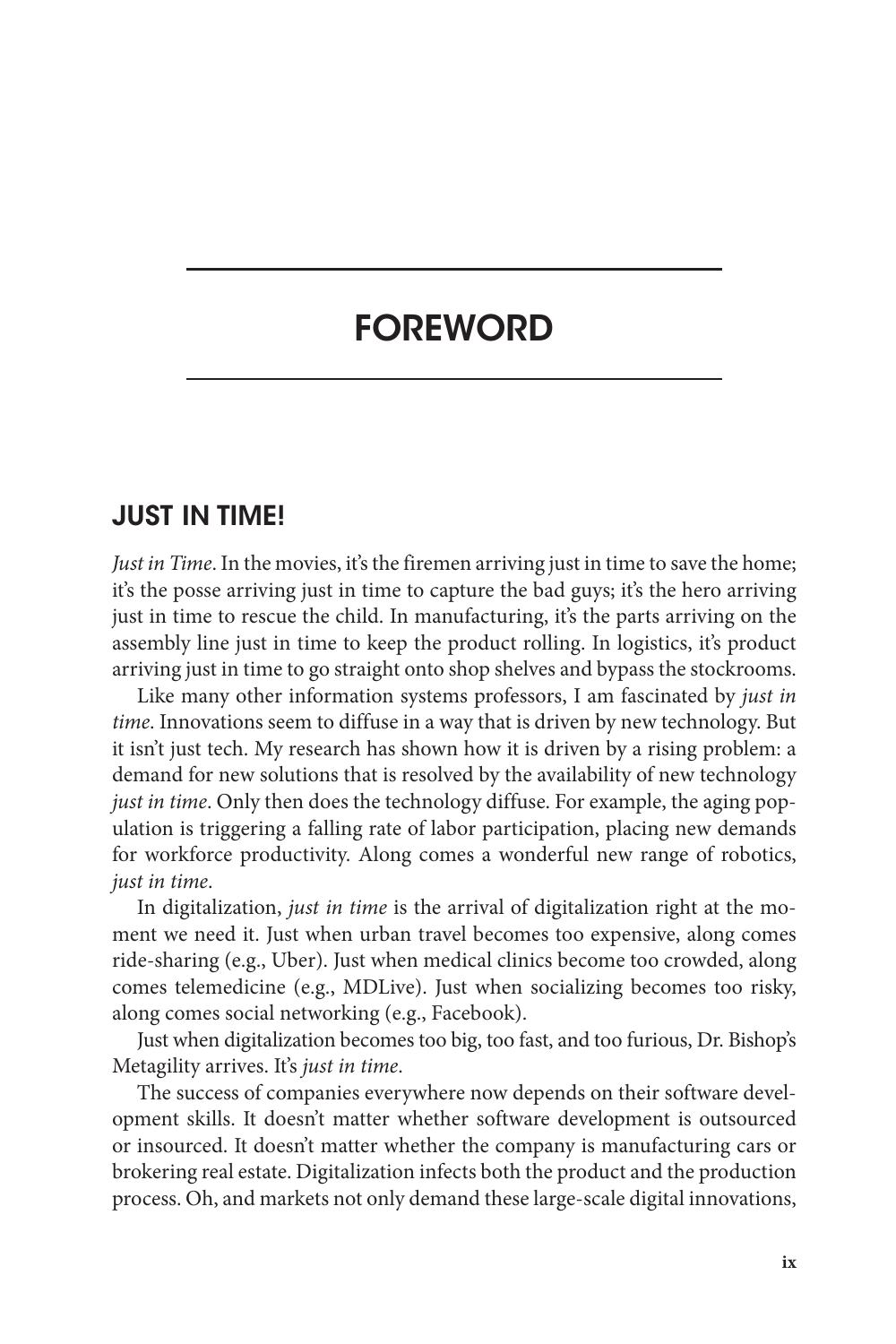they also demand them right now, *just in time*. It's like a perfect storm forming on the horizon.

So how do companies manage software development projects that can keep pace with this fast-paced, large-scale change unfolding in all walks of human existence? Everywhere, digitalized systems are in development and redevelopment. Everywhere, this development needs to be both really fast and really scalable. In this book, Dr. Bishop shows us how to cope and succeed. His basic idea is simple: harness the inertia. The inertia created by this digitalization is strong; its presence is boundless. If we can make this inertia work for us, instead of against us, we can prevail in profiting from this rushing stream of digitalization.

It takes someone with the background of David Bishop to discover how to do this. He is practiced at this problem. He spent many years managing embedded software development projects in coordination with new product design and manufacturing. He knows the ropes. He has the scars. He also knows how to theorize this problem.

Metagility is as simple as it is brilliant. Use agility not only in software development and manufacturing processes, but also in management processes. Using metagility, management agility can integrate agility into the underlying parallel processes of complex new product development. This integrated agility (which Dr. Bishop calls a hybrid approach) provides a means by which to align difficult-to-coordinate parallel processes, such as iterative software development and large-scale hardware manufacturing. Metagility minds the inertia in each process, channeling each into a vortex that curves slower processes around faster processes until they align. Slow and fast processes meet, without breaking their inertia, *just in time*. It's like a project management wormhole that will look like magic if you haven't read about Bishop's vortex.

Few doctoral students will get through my seminar in evidence-based management without hearing me quote Kurt Lewin, "there is nothing as practical as a good theory." The book you are about to read delivers both aspects of Lewin's Maxim: a theory with practical how-to guidance. Metagility provides a means by which managers can channel the inertia created by digitalization. Smart management of this inertia channel can be used to direct the digitalization into a vortex that can deliver large-scale products, well-coordinated speed, and the quality that those of your customers who are going digital will deserve to get, *just in time*.

Richard Baskerville, Regents' Professor Georgia State University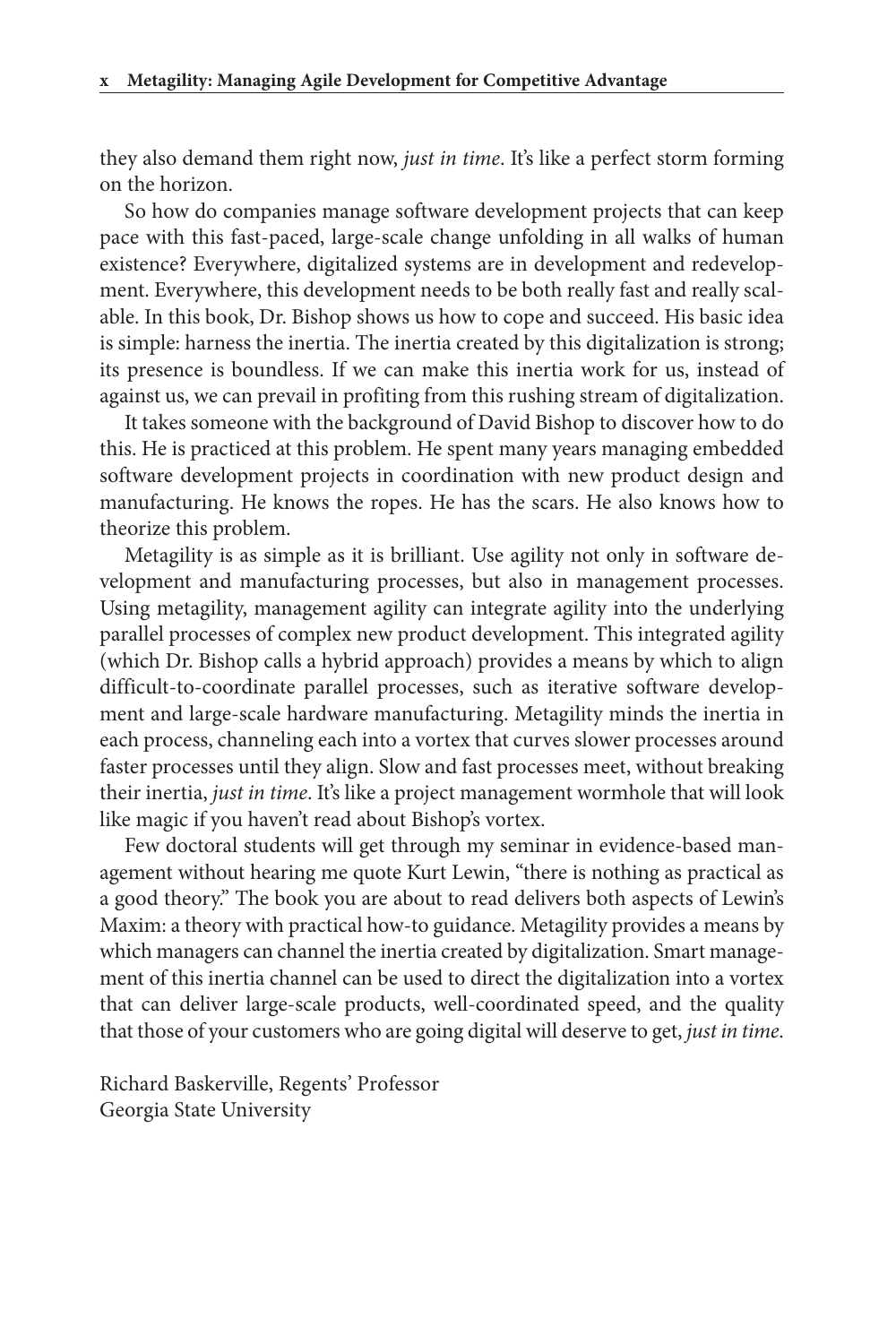### **PREFACE**

In my 25 years of experience as an executive, technical leader, and researcher in technology management, achieving product development deadlines on time and under budget while still meeting market needs is and always has been a perennial struggle for most organizations. This problem is compounded by the fact that the rate of market change and technological innovation have increased exponentially in recent years. The well-known computer scientist and futurist Ray Kurzweil put it best:

*"We're entering an age of acceleration. The models underlying society at every level, which are largely based on a linear model of change, are going to have to be redefined. Because of the explosive power of exponential growth, the 21st century will be equivalent to 20,000 years of progress at today's rate of progress; organizations have to be able to redefine themselves at a faster and faster pace."*

—Ray Kurzweil in *Perspectives on Business Innovation*

In a rush to match the pace that Kurzweil has described, companies and organizations have sought out solutions to get innovative products to market faster and faster. Some of the first of these were lean manufacturing techniques that were first brought forth as part of the widely acclaimed Toyota Production System in the 1970s. Among other attributes, this system resulted in fewer defects and greater customer satisfaction, which led to significant growth in market shares for Japanese auto companies that were once considered incapable of threatening the Big Three. When the original *Agile Manifesto* was developed in 2001, it was very much an outgrowth of these same lean manufacturing and development ideas. Since then, it has become almost ubiquitous in the software industry. Agile concepts are used in some form or another in virtually all software development performed today. One problem, of course, is just that—agile is largely a set of concepts, not a well-defined process, and as such it has often been interpreted and implemented differently across the world. Despite this,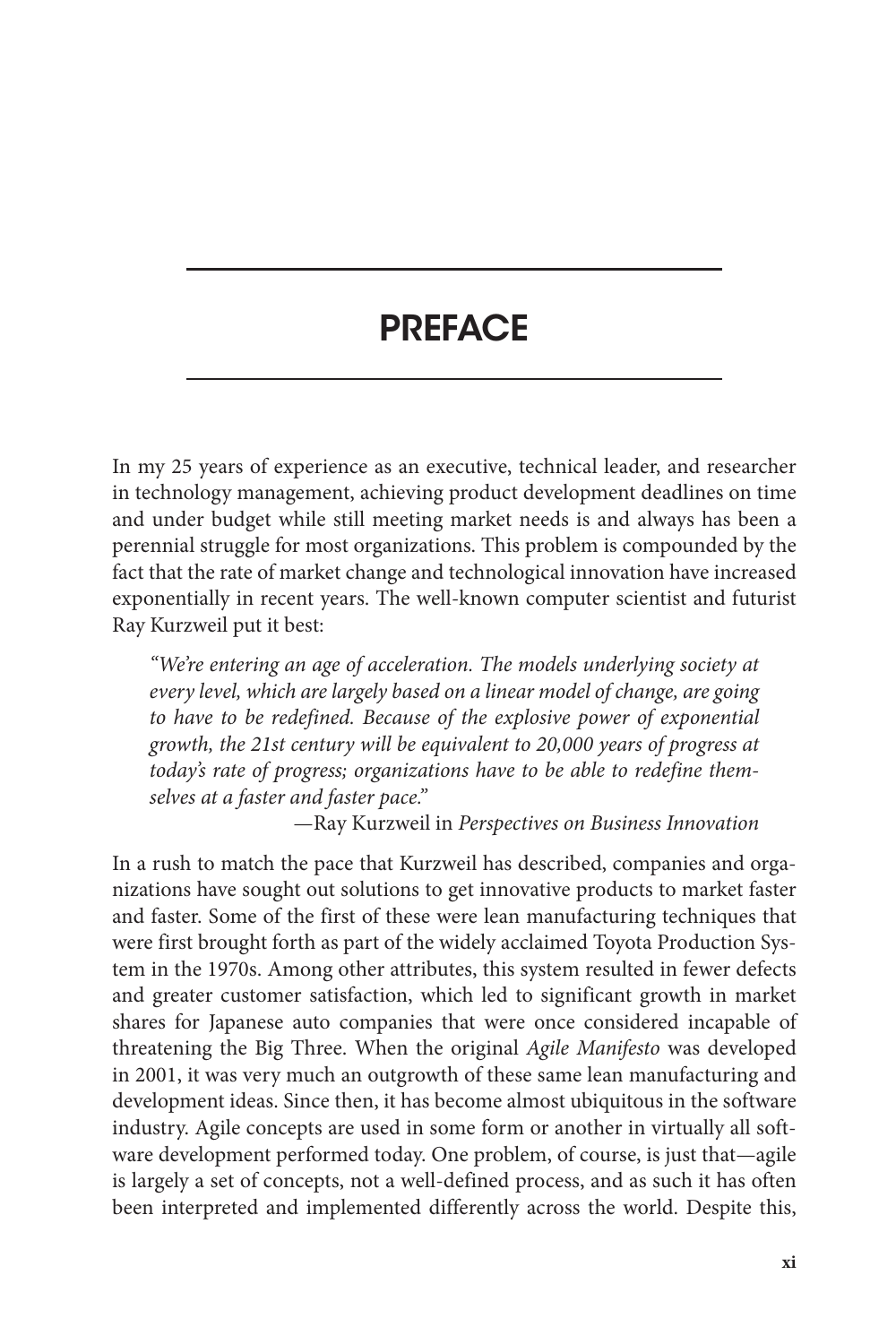there's no doubt of its benefits, and there is no mistaking that agile concepts are here to stay.

However, in keeping with Kurzweil's statement, much has changed since 2001. First, there is more software than ever in our society. In fact, it's in virtually everything. Brick-and-mortar businesses are being supplanted by virtual ones, and from our dishwashers to our homes and cars, they each have far more software in them today than they did in 2001.

Second, we live in a world of hyperconnectivity. Social media platforms, smartphones, and cloud storage allow for an almost immediate exchange of ideas and opinions resulting in much higher degrees of customer empowerment. Customers have a huge virtual megaphone today that lets providers know right away if things are going well or badly for their product(s). When customers are happy, sales can soar into the stratosphere seemingly overnight, but when they are not, the results can be devastating.

Third, development is more complex today with a plethora of devices, platforms, libraries, frameworks, and languages available—many of which may be open source. Technology companies today tend to have larger and more diverse product portfolios than in 2001. Back then, Google was nothing more than a search engine and Amazon was a great place to buy books. Now, both behemoths are much more.

Fourth, agile has worked well for software developers, but other stakeholders within most businesses have faced challenges with it, including business analysts, project managers, and executives. Although iterative development of working software increases productivity, such stakeholders still have a great desire for more certainty around budgets, timing, and what the end product will ultimately be. As agile concepts suggest, interactions are certainly of paramount importance over processes or tools, but all too often decisions and conversations go undocumented. Communication is more challenging than ever due to globalization and geographically dispersed teams. The timing to get technology products to market seems to be getting tighter and tighter every day. To many such stakeholders experiencing these frustrations, much of the promised benefits of agile remain elusive with many companies achieving only incremental gains.

Finally, it's not just about software anymore. Technology development has become somewhat less focused on software or websites and much more so on smart devices. Smart cars, home automation, smart meters, and smartphones are creating the *Internet of Things* that has become the basis for some of today's most innovative advances. Development of these devices is more complex in nature because they are more than just software; they blend in hardware and firmware as well.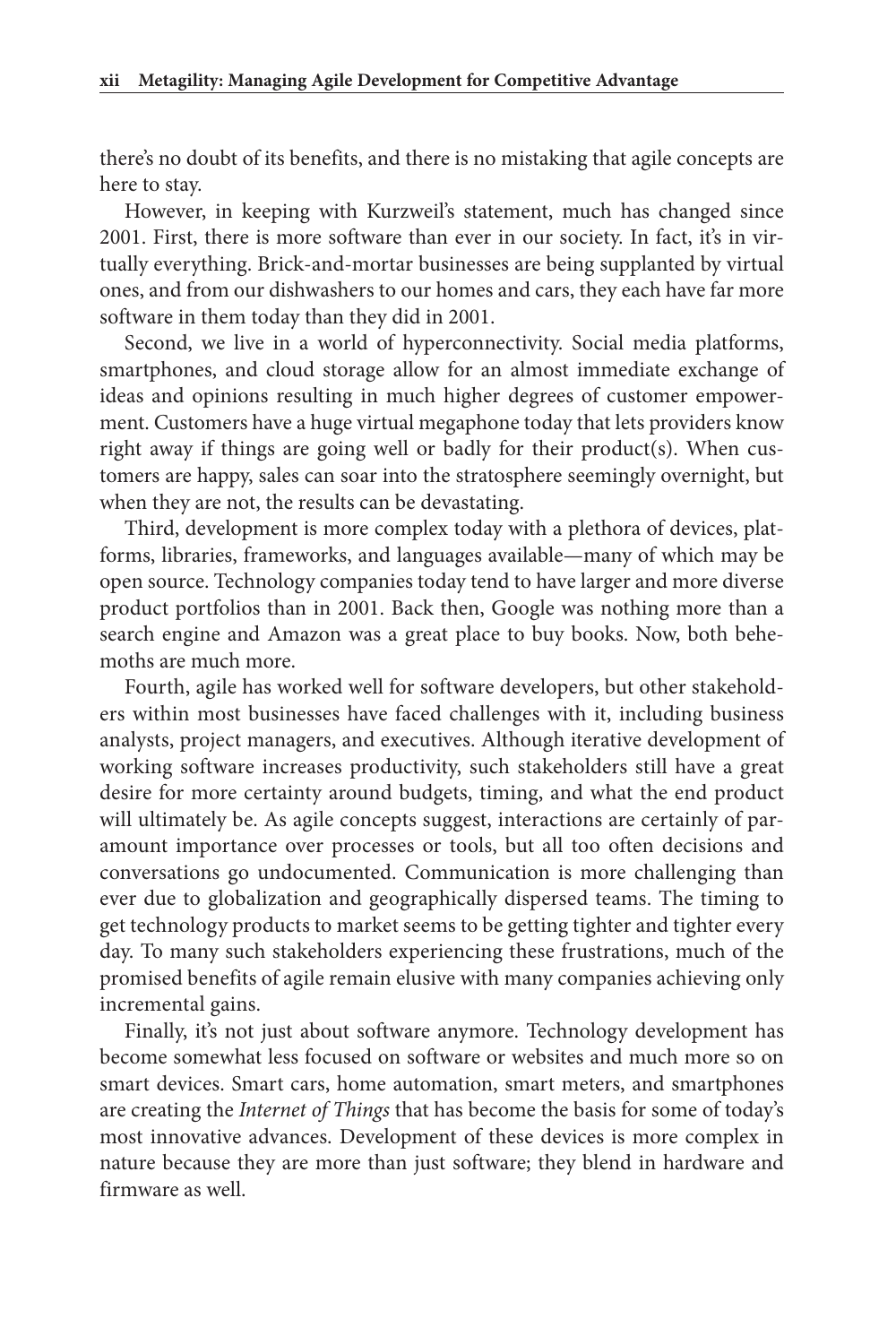These issues present an entirely new set of challenges. How can a single product composed of software, firmware, and hardware that were developed on different tracks be delivered in an agile way? How do you find out just how agile you really are, if at all? How can agile concepts be leveraged to maximize the capabilities of your organization? Most important, can agile help your company become number one in its market?

Over the past several years I have researched these questions in earnest. Out of this work, I found that stakeholders can manage both market and process agility within challenging environments, such as embedded systems, via a hybrid agility implementation and product genesis to achieve the desired result. This is referred to as the notion of *agile vorticity*, the point at which market and process agility collides to produce *business momentum* at a specific point of innovation within the *agile business vortex*.

To put that in plain English, agile has indeed changed since its 2001 inception, and it is being adapted to maximize innovation and time to market in today's most challenging and complex product development. *Metagility* provides a unique playbook and system of measures based on our most successful case studies that can put your organization into hyperdrive and help your company become number one in its market.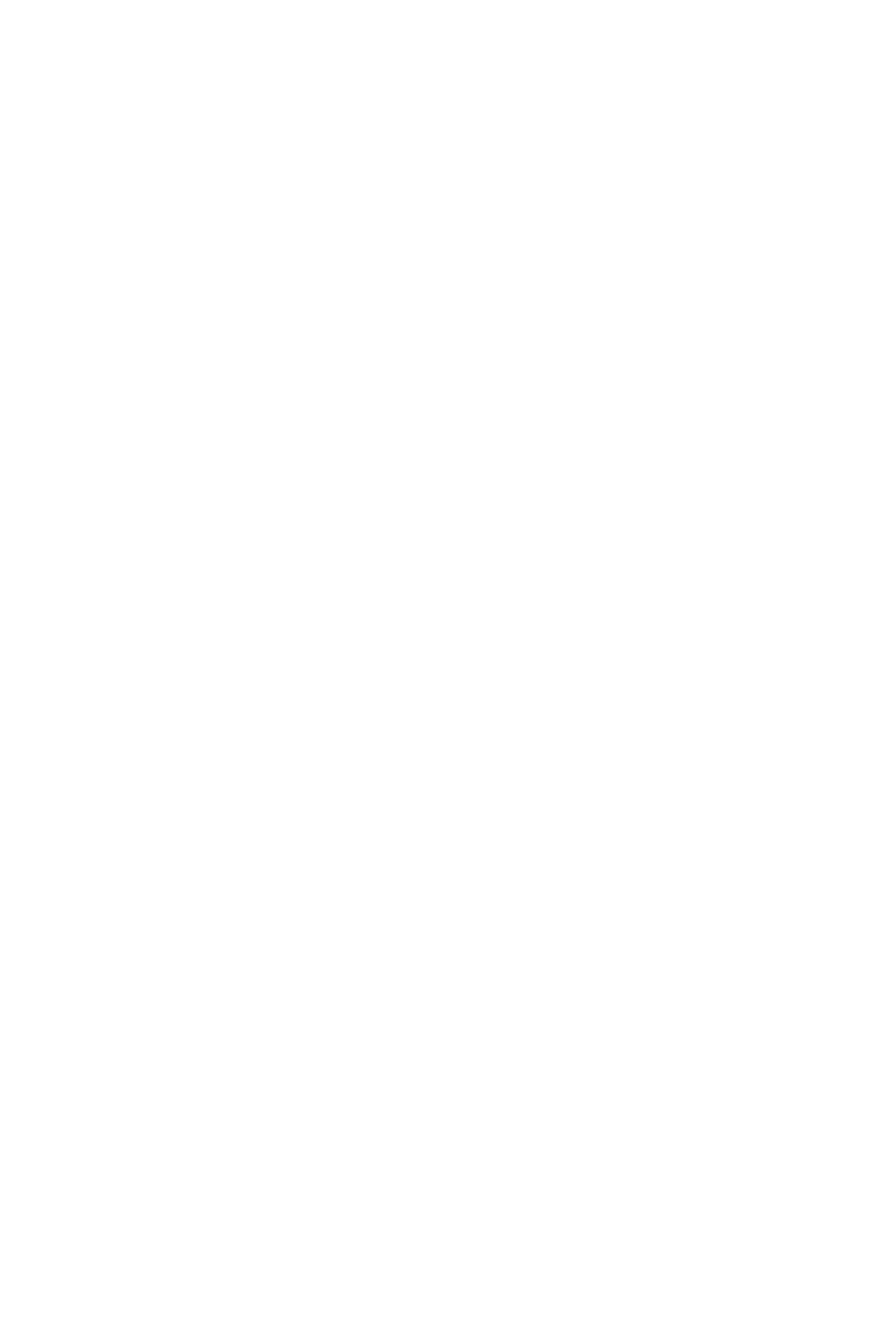### ABOUT THE AUTHOR

**Dr. David A. Bishop** is a technology consultant, enterprise architect, researcher, and instructor with over 25 years of experience working for clients such as AT&T, Bell-South, EDS, Delta Airlines, Toshiba, and government agencies. In addition to this experience, David holds an ABET accredited Bachelor of Computer Engineering degree from the Georgia Institute of Technology, an MBA from DeVry University with a concentration in IT management, and a Doctorate in Business Administration from Georgia State University. David is CEO and Founder of Agile Worx, LLC (http://www.agile-worx .com), a software development firm that provides program and project management



tools based on his research. He is a member and committee chair for the International Electrotechnical Commission (IEC) based in Geneva, Switzerland, a member of ANSI, and a Senior Member of the Institute of Electrical and Electronics Engineers (IEEE) and the Association for Computing Machinery. David is also founding chairman for the Atlanta IEEE Technology and Engineering Management Society. Dr. Bishop is the creator of the agile vortex theory, which is the result of years of intensive practitioner research in some of the world's most successful organizations in their respective industries. Its focus was to study how these organizations managed both agile and waterfall techniques to outperform their competition in industries with very high technological change, turbulent markets, and innovation.

David resides in Woodstock, Georgia, U.S.A.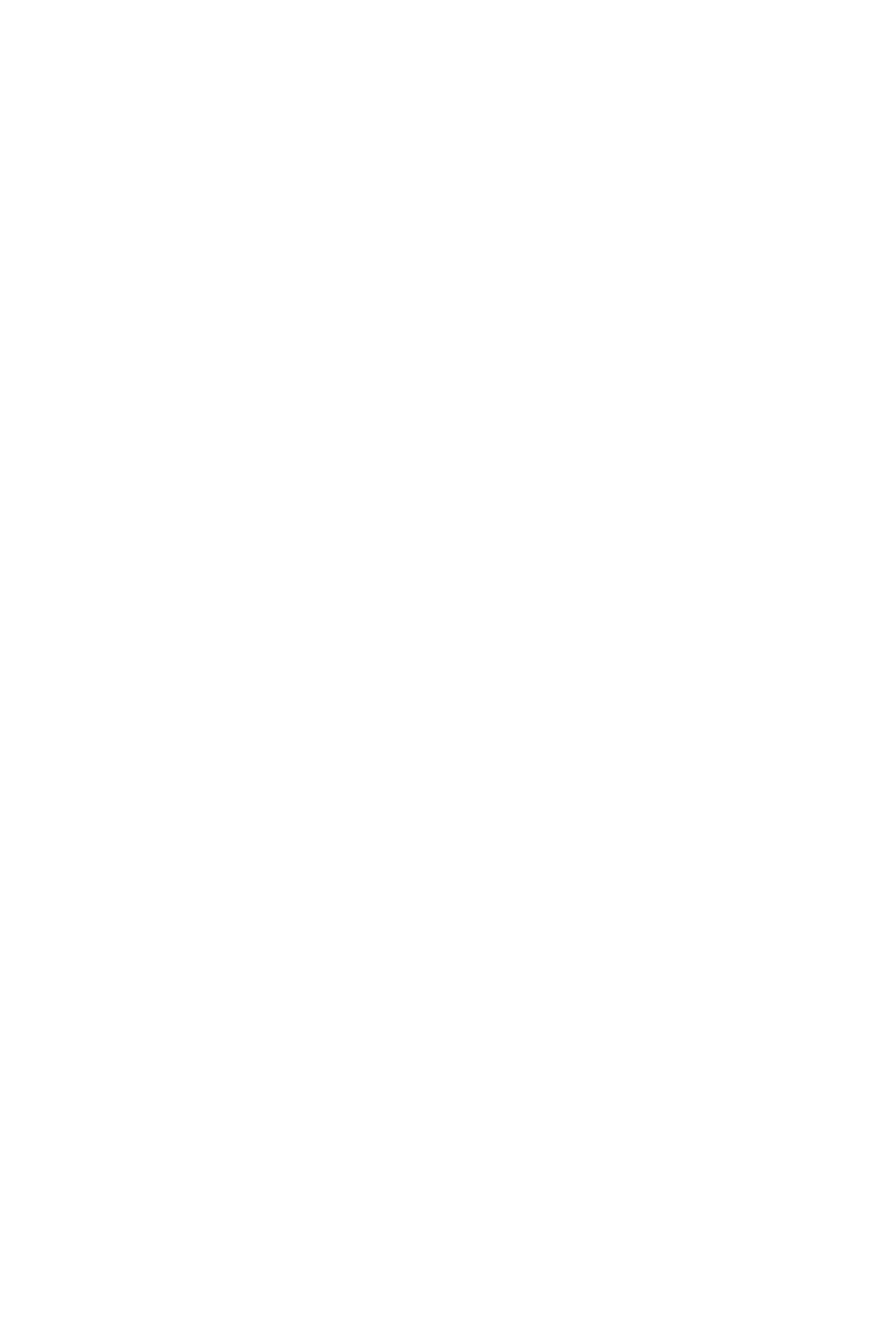

This book has free material available for download from the Web Added Value™ resource center at www.jrosspub.com

At J. Ross Publishing we are committed to providing today's professional with practical, hands-on tools that enhance the learning experience and give readers an opportunity to apply what they have learned. That is why we offer free ancillary materials available for download on this book and all participating Web Added Value<sup>™</sup> publications. These online resources may include interactive versions of material that appears in the book or supplemental templates, worksheets, models, plans, case studies, proposals, spreadsheets and assessment tools, among other things. Whenever you see the WAV™ symbol in any of our publications, it means bonus materials accompany the book and are available from the Web Added Value Download Resource Center at www.jrosspub.com.

Downloads for *Metagility: Managing Agile Development for Competitive Advantage* include:

- 1. An agile artifact template: Provides a detailed format for creating requirements and user stories with guidance on how to fill in the blanks.
- 2. A user story workflow infographic: Provides users with a detailed workflow of how user stories move through the development process. It can be used as a training tool and poster.
- 3. A requirements workflow infographic: Provides a workflow specific to requirements artifacts and could be used in the same way as the user story infographic.
- 4. An agile metrics calculator: This spreadsheet provides important metrics-calculating tools for project managers or other team leaders.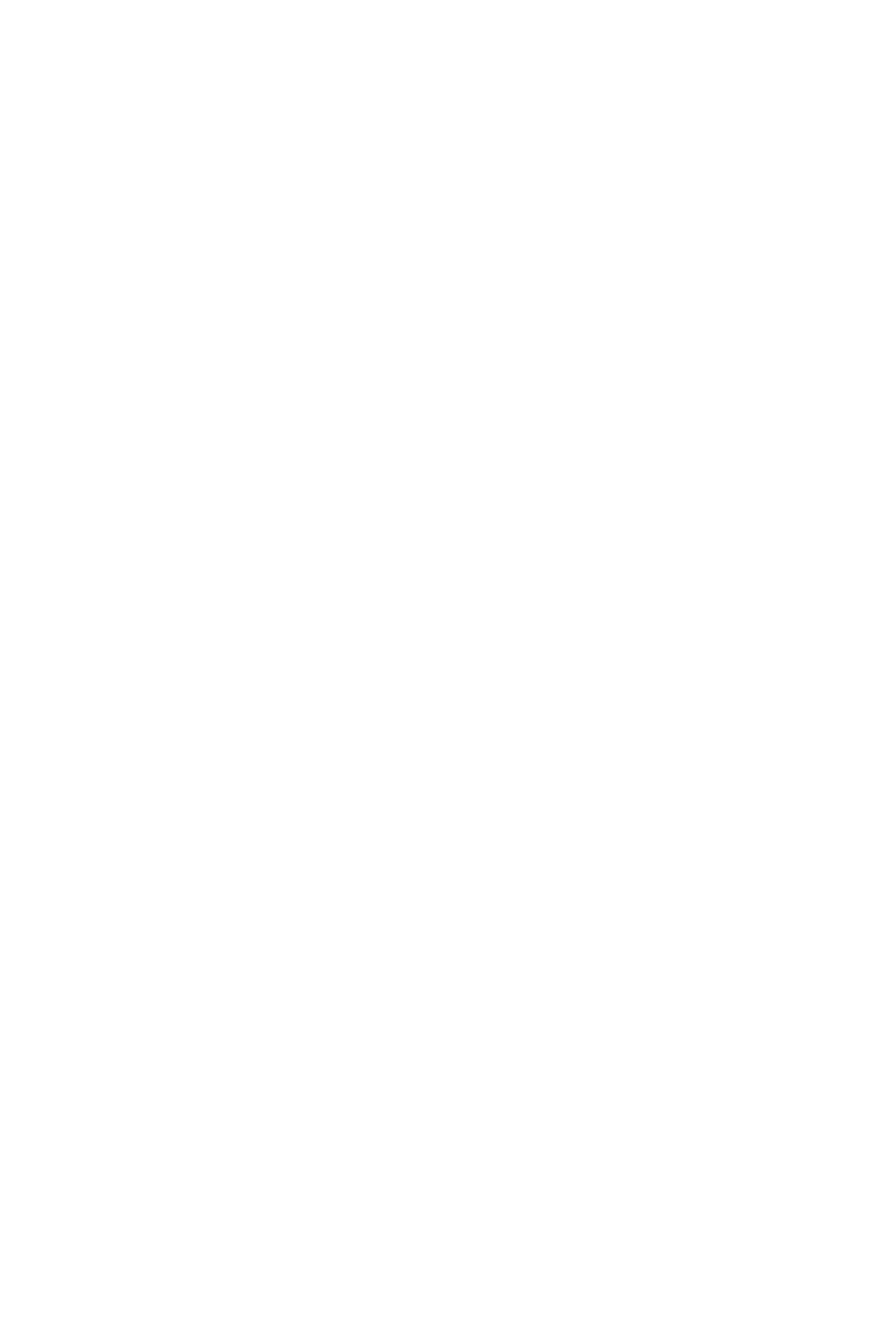# **Part 1**

# *The Need for Metagility*

Establishing a New Direction for Your Organization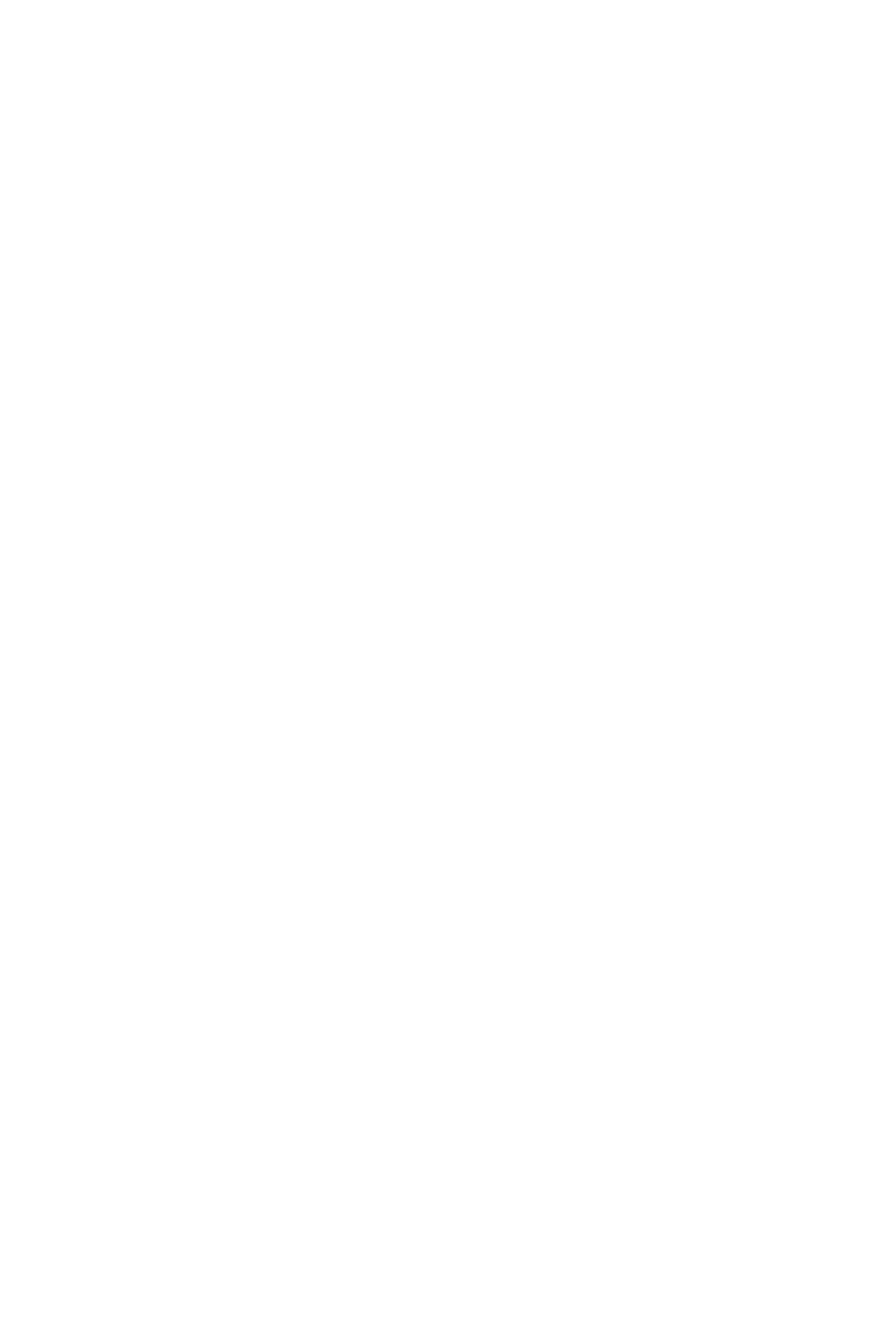# **1**

# AGILE METHODS TODAY: WHAT HAS CHANGED AND WHY

#### INTRODUCTION

Agile methodologies have become a popular and widely respected method for managing software development. Since the inception of the *Agile Manifesto*, agile development methodologies have superseded waterfall methodology in many, if not most, software development organizations. Despite its apparent success, however, many organizations have struggled with the adoption and implementation of agile and exactly what level of adoption provides the most agility. Agility is commonly held in the literature to be constructed of elements external to a company or project but, in fact, may be composed of both external and internal elements. The exact relationship of the *adoption* of agile development techniques to a company or organization's *true agility* remains unclear. Crucially, there are no measurements available for each of these factors in an embedded software development context nor is there a method to determine the impact of one against the other. A major reason for the lack of measurements is due to the somewhat amorphous definition of agile itself. In academic literature, the concept is still relatively young and poorly defined. In practice, organizations have largely opted for a hybrid approach to agile, mixing its concepts and method with existing stage-gate or waterfall methodologies. This has made the management of agile even more complex. These issues beg the following questions:

- How do organizations orchestrate and assess agility?
- How is agile best managed in difficult or complex situations?
- How can some of the commonly known shortcomings of agile be mitigated?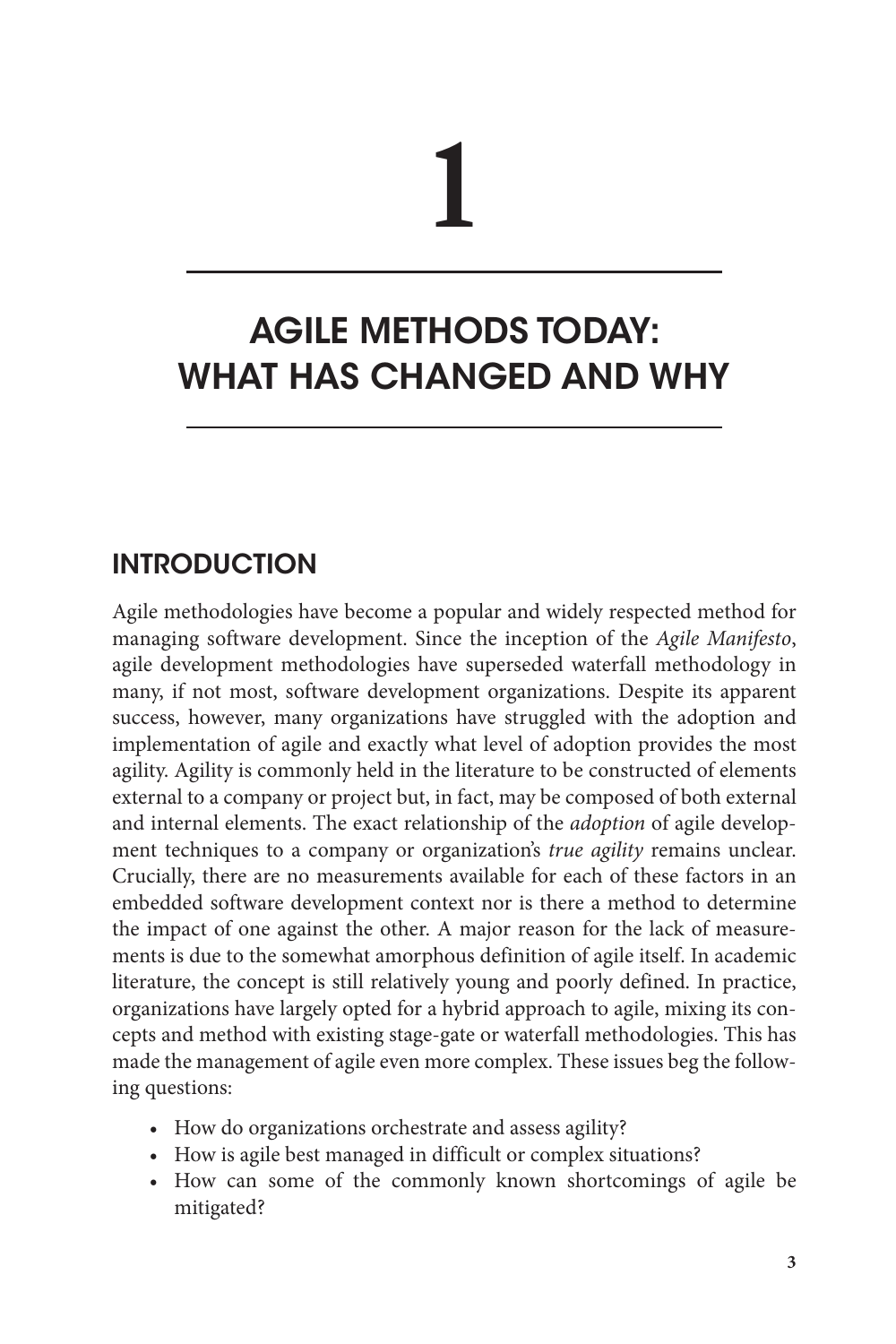• Most important, given the apparent efficiency and performance gains of agile, how can it be leveraged to maximize organizational performance and product success?

Metagility answers these questions by examining multiple dimensions of the issue (agile definition, history, adoption, implementations, hybrid solutions, project/program management) to determine how agility processes are orchestrated (*meta-agility*) in a number of companies *that were successful in leveraging and maximizing agility to become number one in their respective market*(*s*). Throughout this book, we highlight one of these case studies in particular. A study of an embedded systems development organization was conducted with twelve managers from hardware, firmware, and software development groups within the company. These managers included product, project, people, and technology managers with direct responsibility for managing agility processes. An innovative form of research, referred to as grounded theory, was utilized to perform data analysis and determine a *central phenomenon* or theory at the crux of the agile question. This research revealed the central phenomenon to be *agile vorticity*—the point at which maximum agility is achieved. This point is reached through the management (meta-agility) of two main subcategories: process and market agility. The relationships of these categories are illustrated with a thought experiment of a whirlpool vortex. Included is an empirical account of how agility can be managed and tweaked for optimum results. In the chapters that follow, we examine market and process agility to determine the success factors for achieving agile vorticity and becoming number one in your market!

We begin by establishing a historical perspective of agility—its evolution and its current state as compared to when it was first developed.

#### THE *AGILE MANIFESTO* TODAY

The *Agile Manifesto* as it was originally written in 2001 is a set of four now very well-known tenets:

- Individuals and interactions *over* processes and tools
- Working software *over* comprehensive documentation
- Customer collaboration *over* contract negotiation
- Responding to change *over* following a plan

The idea being that while all elements in the previous statements have value, the ones on the left side are valued even more. In this section, we will explore each of these four tenets and how today's environment is influencing them to change.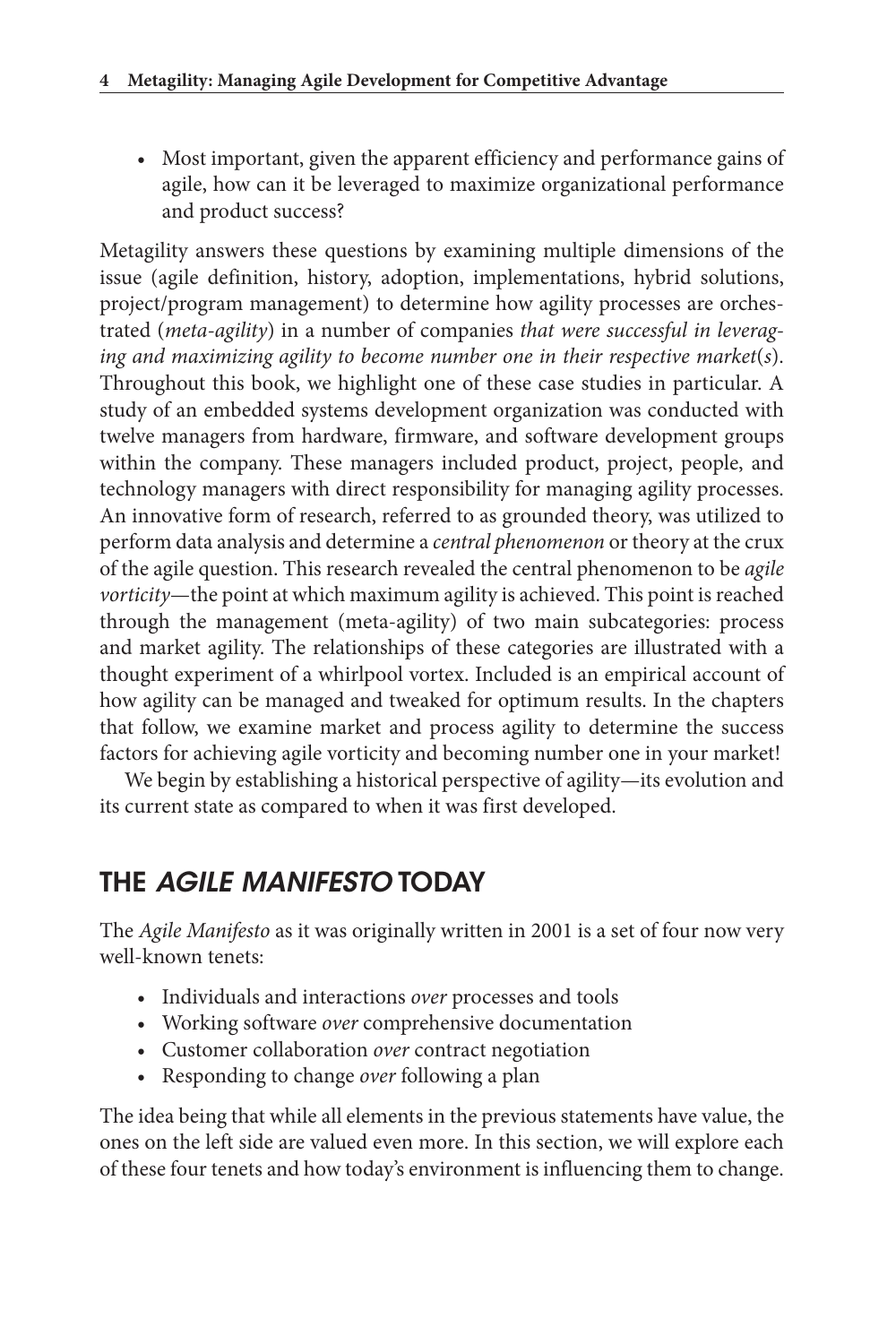#### Individuals and Interactions over Processes and Tools

In 2001, people worked more independently as waterfall processes tended to limit interactions and focus on well-defined goals. Agilists hoped to break this lack of interaction by emphasizing teamwork, but much of this was predicated on colocated teams. As Table 1.1 illustrates, teams today and the communication channels they use are more complex. Many development organizations are distributed all over the world and use a variety of communication methods and tools. With that in mind, tools themselves have become much more sophisticated and user friendly. Many such tools are easily customizable and have agile concepts built in.

| 2001                                                            |             |                                                                                    |  |
|-----------------------------------------------------------------|-------------|------------------------------------------------------------------------------------|--|
| Individuals and interactions                                    | <b>OVER</b> | Processes and tools                                                                |  |
| Today                                                           |             |                                                                                    |  |
| Individuals and interactions                                    | <b>PLUS</b> | Processes and tools                                                                |  |
| Globalization has led to more<br>complex teams and interactions |             | Today's tools have matured: they<br>facilitate interactions and drive<br>processes |  |
| Results of interactions must be<br>documented                   |             | Agile is a process                                                                 |  |

Table 1.1 Globalization and technology: illustrates how the agile tenet of *individuals and interactions* has changed since 2001

Waterfall was extremely *heavy* with a plethora of burdensome steps and operating procedures designed for CYA (cover your ass!) rather than focusing on creating a great product. On the other hand, some aspects of agile, such as team collaboration, have proven challenging to implement at scale. Although interactions are certainly very important, the lack of process around documenting the outcomes and decisions of these interactions can result in a great deal of *churn*. Churn in this context means burning resources and losing time due to repetitive meetings and rework.

Many organizations have found that today's tools can facilitate conversations and can be used to drive, not inhibit, development. Additionally, they have also discovered that implementing agile itself is a process, even if it is much smaller in scope than waterfall was. The right combination of process and tools can be decisive in the success of your business.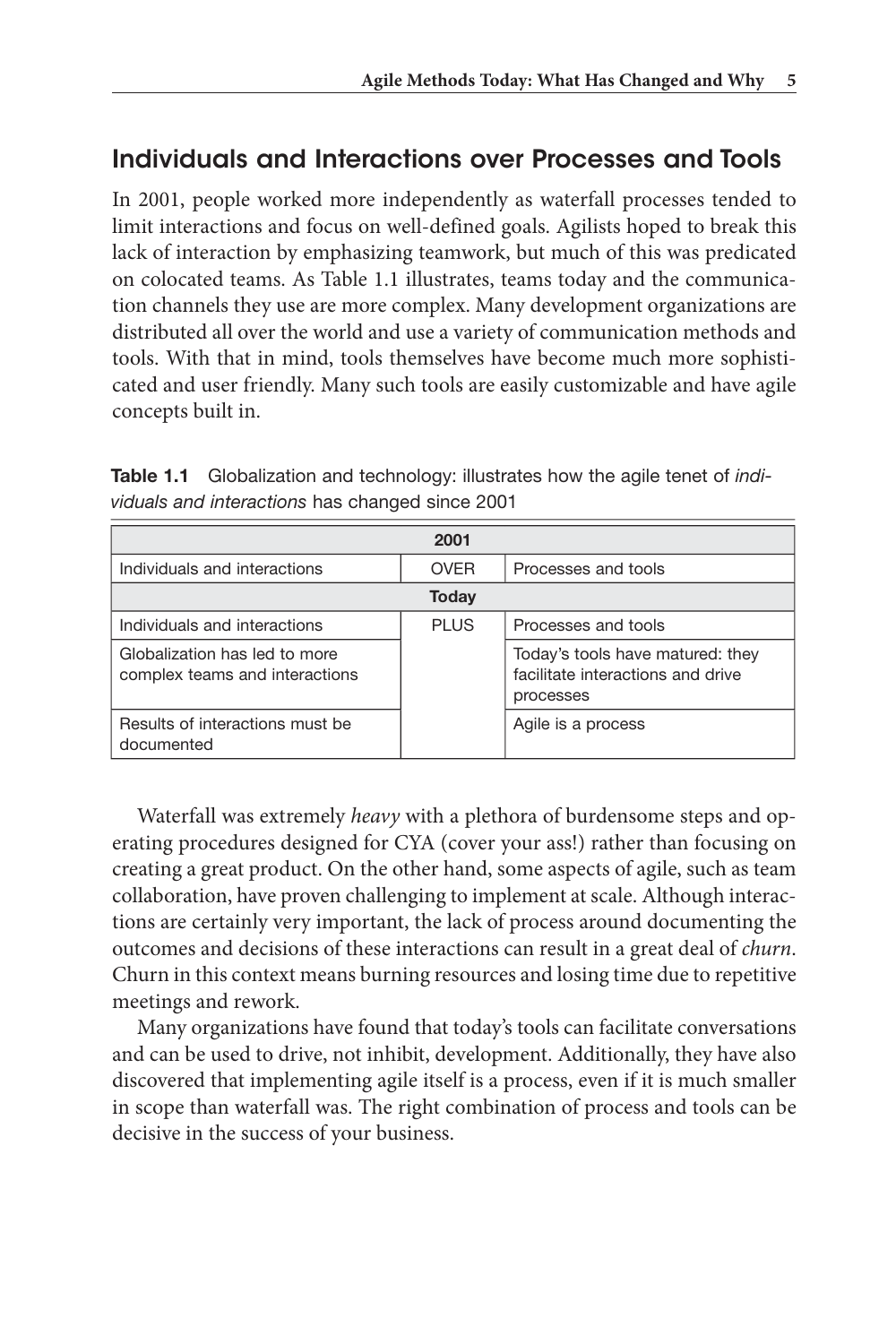#### Working Software over Comprehensive Documentation

Older waterfall processes often resulted in cumbersome and exhaustive *word documents* which included requirements documentation, design documents, standard operating procedures, maintenance documents, support documents, and much more. Emphasis was placed on writing many of these documents up front before attempting to build anything. This *comprehensive documentation* tended to inhibit response to change and resulted in a slowdown of innovation and productivity. Documentation is still needed for today's development, but it takes a different form. It is no longer a series of heavy *word documents*, rather it comes in the form of features, epics, user stories, and other artifacts that may be documented within collaboration tools or other applications. Table 1.2 illustrates these differences. As mentioned previously, outcomes of key interactions need to be documented, just not in a process heavy or cumbersome document, but within a lean and easily managed set of tools.

| 2001                                                           |             |                                                                                                                                                    |  |
|----------------------------------------------------------------|-------------|----------------------------------------------------------------------------------------------------------------------------------------------------|--|
| Working software                                               | <b>OVER</b> | Comprehensive documentation                                                                                                                        |  |
| Today                                                          |             |                                                                                                                                                    |  |
| Working product                                                | <b>WITH</b> | Documentation                                                                                                                                      |  |
| Products are more complex and are<br>not just software anymore |             | Artifacts such as epics, user<br>stories, and decision outcomes are<br>documented with tools as opposed<br>to long-form comprehensive<br>documents |  |

**Table 1.2** Products and documentation redefined: illustrates the changing tenets of *working software* and *documentation* today as compared to earlier this century

The need for documentation is even more critical with today's complex products such as smart devices or Internet of Things (IoT) applications that are created using multiple teams, development tracks, and sub-products.

#### Customer Collaboration over Contract Negotiation

Contracts are a fact of business life. They aren't going away. Regulatory requirements, idiosyncrasies of specific industries, or the nature of certain products require them. In today's world, contracts and collaboration are not mutually exclusive; in fact, they are anything but. When we discuss contract negotiation, that negotiation within itself is a form of collaboration with the customer. The difference is that this collaboration is not necessarily a one-time thing where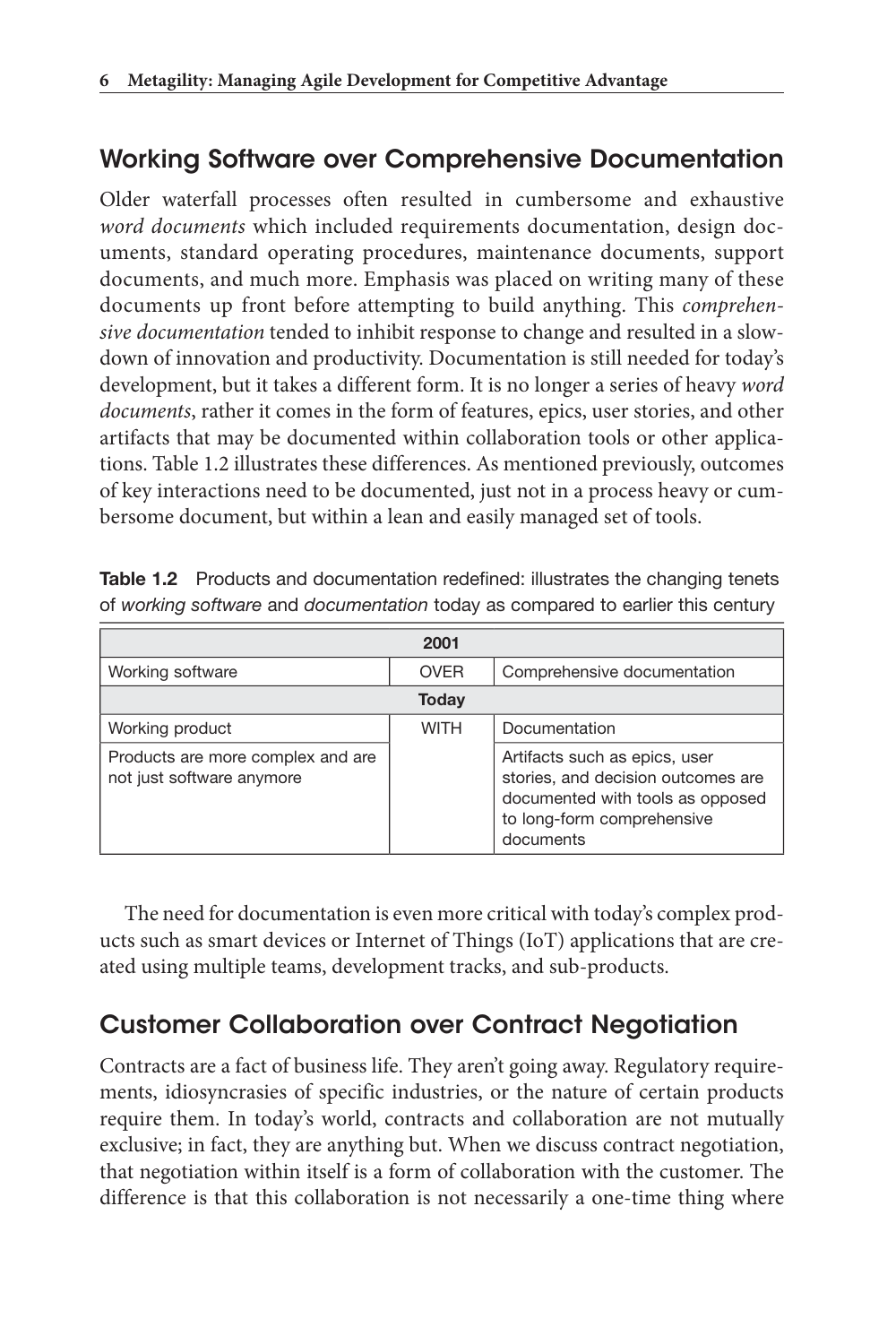all items are discussed and documented up front in a contract, rather it is an ongoing process of communication and alignment.

Collaboration has become more than just talking directly to the customer. Often, the customer may not be able to articulate exactly what they need, and it may require a variety of stakeholders on both the customer side and internal to the development organization to glean succinct requirements and break those down into increments that can be developed into a working product. Table 1.3 illustrates this change.

Table 1.3 Collaboration *is* negotiation: negotiating with the customer, including the contract, is a form of customer collaboration

| 2001                                                                                   |                 |                                                       |  |
|----------------------------------------------------------------------------------------|-----------------|-------------------------------------------------------|--|
| Customer collaboration                                                                 | <b>OVER</b>     | Contract negotiation                                  |  |
| <b>Today</b>                                                                           |                 |                                                       |  |
| Customer collaboration                                                                 | <b>INCLUDES</b> | Contracts and negotiation                             |  |
| Collaboration happens faster via<br>a variety of internal and external<br>stakeholders |                 | Collaboration and negotiation are<br>one and the same |  |

#### Responding to Change over Following a Plan

In 2001, *plans* were synonymous with *rigid*. A plan was often considered to be a representation of the final work. Making changes midstream once the plan was finalized was discouraged, and if changes were implemented, it often resulted in a painful approval process and reevaluation of delivery timelines, costs, and performance expectations. A great deal of work was performed up front to ensure that the plan, and the requirements it entailed, were as complete as possible so that developers knew exactly what they needed to do down to the finest detail. Different interpretations of the plan, unanticipated engineering challenges, and inability to accommodate changing customer needs often resulted in failure. Today, markets are simply moving too fast to adhere to this kind of rigid approach. At the same time, there must be some kind of plan to ensure that the company is getting the business value out of the development work that not only makes the customer happy but also satisfies their strategic goals. This means that the definition of a plan has changed. As Table 1.4 illustrates, no longer is it a long, exhaustive document that is full of requirements and design specifications, rather it is more of a vision for the organization. Change is inevitable, but every change must be evaluated against the values and needs of the business.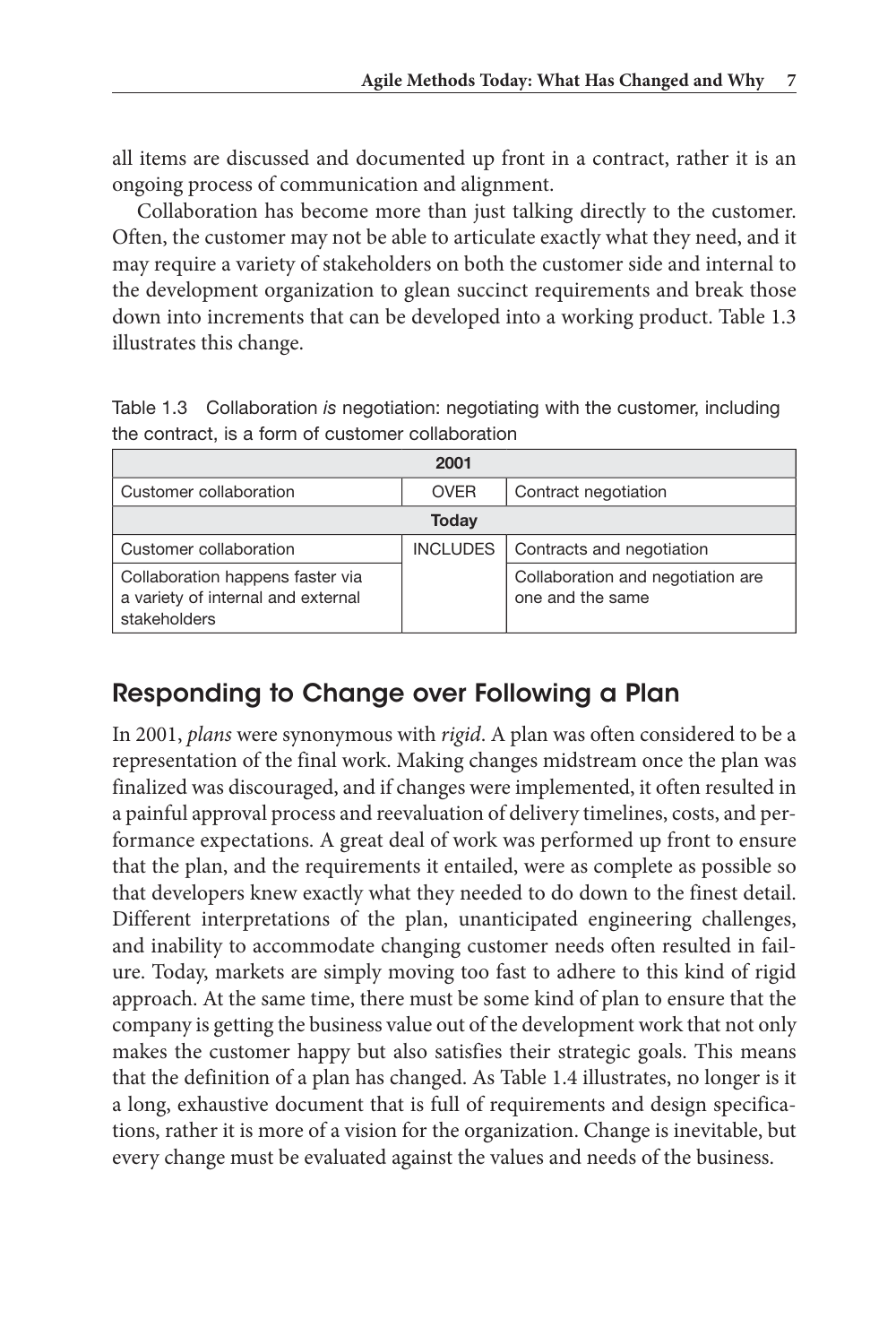Table 1.4 Vision versus plan: accelerated market pressures have caused rigid, short-term project plans to be replaced by more flexible, long-term visions

| 2001                                                                                      |             |                                     |  |
|-------------------------------------------------------------------------------------------|-------------|-------------------------------------|--|
| Responding to change                                                                      | <b>OVER</b> | Following a plan                    |  |
| <b>Todav</b>                                                                              |             |                                     |  |
| Responding to change                                                                      | WHII F      | Following a vision                  |  |
| Change must always be evaluated<br>for business value and adherence to<br>strategic goals |             | Plans have been replaced by visions |  |

Now that we understand how the *Agile Manifesto* has changed from a practitioner standpoint, let's take a look at what the business research says about the topic.

#### AGILE MANAGEMENT TODAY: A RESEARCH PERSPECTIVE

The management of agile methodologies can be a challenge to organizations on many levels. The first issue is the concept of agile itself. The current research literature on agility is sparse, particularly in relation to information systems development (ISD). This is largely due to the fact that agile is a relatively new concept in an ISD context and is therefore not entirely solidified. It is, in essence, a set of concepts or ideas, not necessarily a methodology or framework of its own. The second challenge is the management of agility. Most agile-based frameworks available today are operational in nature, focusing on project management indicators such as velocity, release frequency, sprint completion, and so forth (Highsmith, 2010). Still, other methods focus entirely on the outcome of agile adoption in relation to environmental turbulence (Yauch, 2011). This type of study, however, does not allow for the evaluation of the adoption of agile principles, such as people over processes and tools, against quality and customer responsiveness. Giachetti holds that the assessment and management of agile should not only consider performance, but agile characteristics that have been assimilated into the organization (Giachetti et al., 2003). Although there have been methods describing agile adoption, none of these has related the level of adoption to agility outcomes. As a result, these existing methods do not completely address all dimensions of agility. These challenges are compounded by the fact that recent research has revealed that most organizations have not adopted agile in its entirety, but instead have assimilated a variety of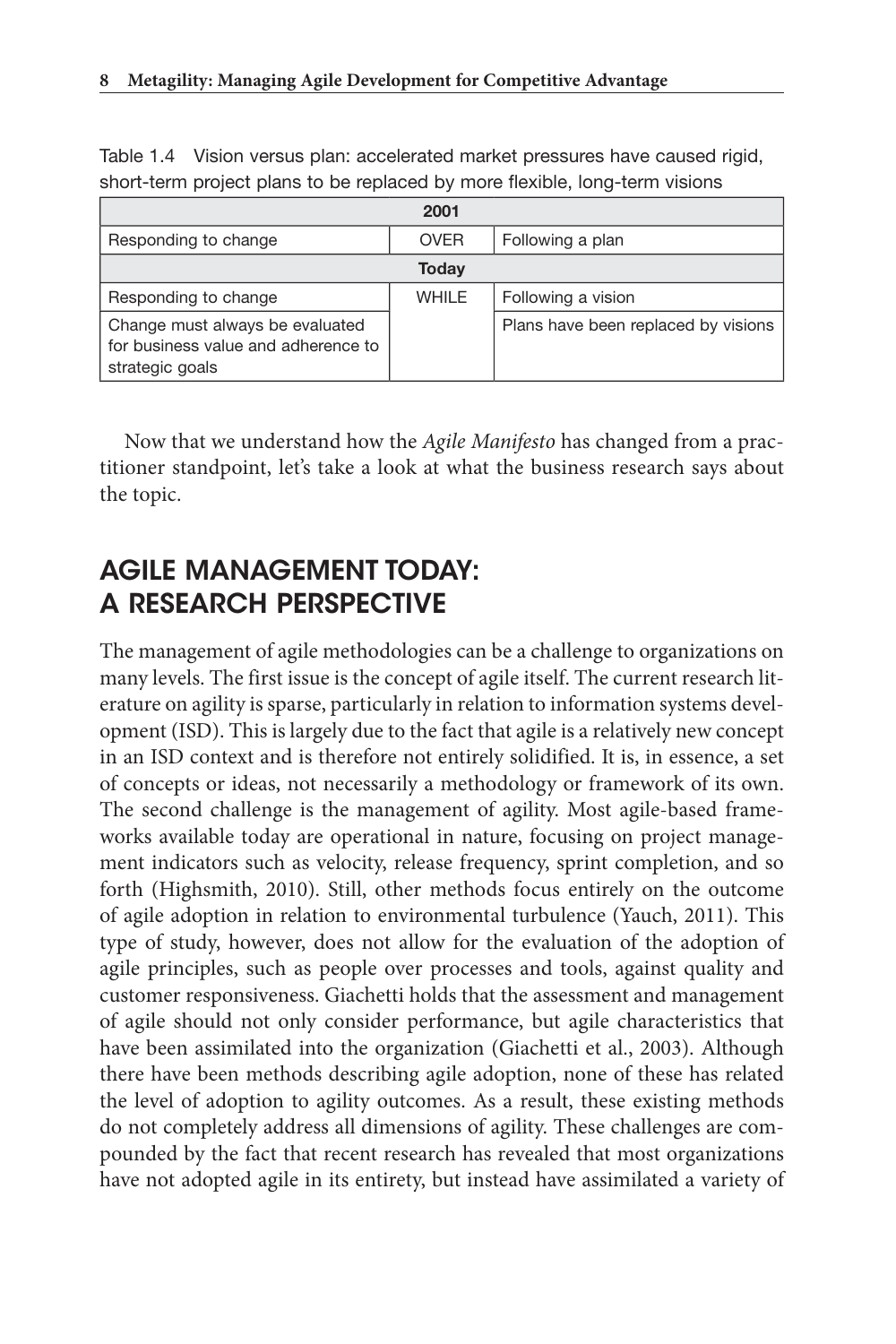agile concepts and methods into existing traditional methods. Such *hybrid agile*  implementations have only added to the complexity of agility management.

Orchestration of agility within any organization is often poorly defined, due to its fluid, quickly changing, and somewhat amorphous concepts, processes, and methodologies. Hybrid implementations, environment specific assessments, and varying degrees of market turbulence are just a few dimensions of agility that should be considered within a management context. In short, the management of agile methods requires their own brand of agility. Our goal from a research perspective was to examine our case studies against the various dimensions of this agility to determine how agile processes are typically managed and orchestrated.

#### WHY ARE AGILE METHODS AND AGILITY CONCEPTS SO CRITICAL TO BUSINESS SUCCESS NOW?

The short answer to that question is that it is becoming increasingly difficult to stay ahead. Technology today is changing at an ever-accelerating rate. In his essay "The Law of Accelerating Returns," futurist Ray Kurzweil said that this rate of acceleration is occurring exponentially and could eventually result in "technological change so rapid and profound it represents a rupture in the fabric of human history." We see evidence of this change in our everyday lives, not just in technology. Companies must work harder and harder to keep up, tweaking ever more agility out of their processes and teams.

#### Hyper-Accelerated Markets

Many case studies in our research experienced *hyper-accelerated markets*, which created some very unique conditions. One of these conditions is what is referred to as an *agile vortex* or *whirlpool*. Agile vortices are created when extreme levels of market pressure are torqued by high innovation or quickly evolving technology. This provided an excellent laboratory under which it was possible to observe how a company achieved *optimum* performance, or essentially *agile nirvana* in today's most challenging markets. This phenomenon is referred to as reaching the point of *agile vorticity*, which will be explained in a later chapter.

How these hyper-accelerated markets take shape can be illustrated by close examination of one of our cases studies. In this case, the technology developers were in the smart grid market, developing smart meters for power utilities that wanted to upgrade their grids to the latest *green technologies*. These are the same kind of meters that you may find on the side of your house or business; the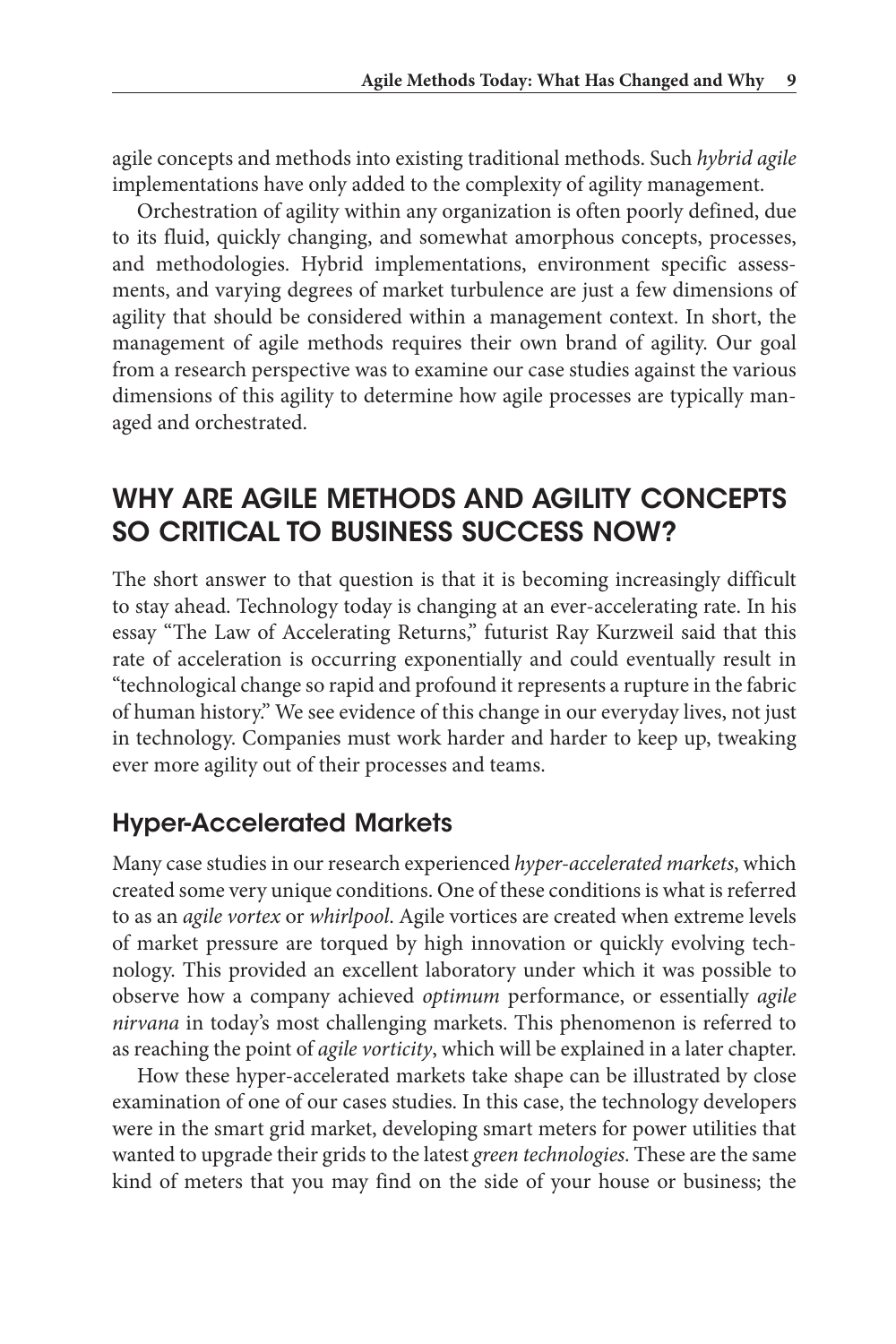difference is they are automated, more accurate, and in most cases communicate wirelessly without the need to send out technicians to read them. Not only do smart meters save money and protect the environment, they provide greater security as well. The subject of our case study faced several challenges which could be summarized in the following ways.

#### *Extreme Innovation*

1. *Carrier and networking technology was rapidly changing*: From low power radio frequency (RF) signals to cellular to power line carrier, there are a host of communication methods that could be used to transport meter data from the field to the utility. Adopting the best technology could make or break a company. Our case study had invested deeply into RF mesh networking technology and was constantly faced with new threats.

2. *Meter capabilities dramatically increasing*: Originally fairly dumb devices, electric, gas, and water meters were acquiring the ability to manage smart devices throughout the home, communicate pricing to customers, and gather detailed event and power data. In many ways, the growing capabilities of the available technologies were outpacing the company's ability to get them tested and implemented—not to mention the fact that competitors were in the same race. The same thing was happening, and in fact still is happening, with other IoT solutions. Our case study was rushing to create the most intelligent smart meters of all!

#### *Extreme Market Pressure*

The customers for the subject of this case study were power utilities. In many cases, governments in many parts of the world provided these utilities with incentives to switch to smart meters. At the same time, these smart meters had a long life span of 10 to 20 years, thus, once a utility selected a vendor, that customer would be out of the market for quite a long time. There were several start-up smart metering vendors and only a fixed number of *big utilities*. This created a *land grab* situation where each vendor was rushing to capture as many big utilities as they could. Whoever managed to garner the largest chunk of early market shares would dominate the market for a LONG time. This combination of incentives, long-term contracts, and limited customer base resulted in extremely high market pressure.

Combined, these extremes of market pressure and innovation created a hyper-accelerated market. One in which innovation and market pressure are so great that they result in a virtual hurricane for vendors to navigate.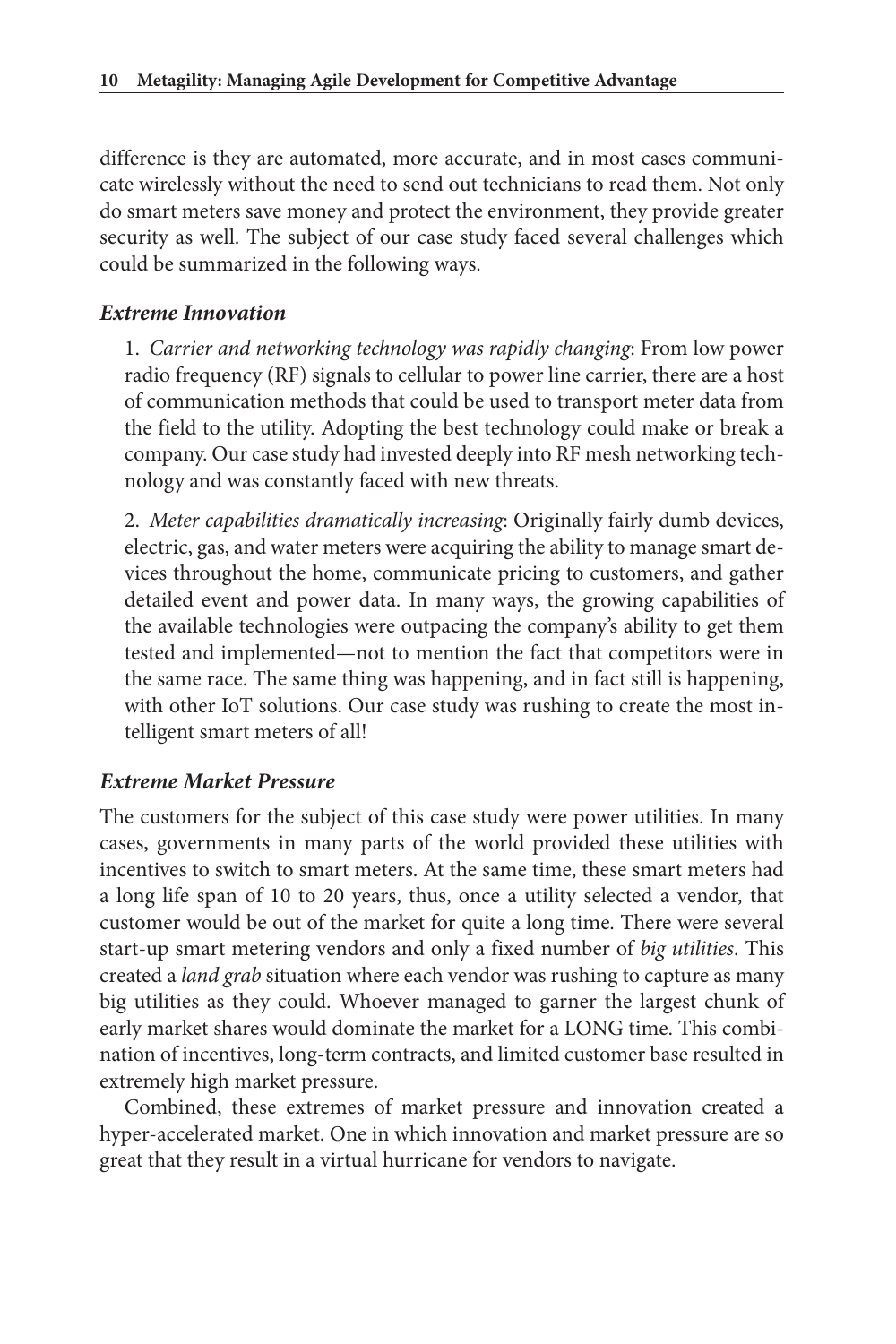#### *What Is the Solution?*

Transitioning to, adopting, and implementing agile methodologies in a software organization is a costly and time-consuming proposition. Companies and organizations need to know where they stand in terms of adoption/assimilation and its impact to the external agility of the business. They also need a framework to manage their performance so that strategic adjustments can be made. We set out to conduct studies that would provide greater understanding with regard to how agility can be managed and the impact of assimilation and adoption on these management processes. As we will see in a review of the latest research literature, most embedded systems environments, such as the one mentioned previously, with larger, more mature organizations, have taken a hybridized approach to agile adoption by combining agile with existing stage-gate methodologies. The orchestration of the processes required to support agile principles in such an environment and the way those principles are affected can reveal new insights into agility in new and different contexts. Such contexts include:

- Large teams,
- Geographically distributed teams,
- Hybrid agility evolution, and
- Embedded systems (environments which include the synchronization of firmware, software, and hardware development).

#### APPROACH FOR BUILDING A NEW DIRECTION

The experience of practitioners such as project managers, developers, testers, program managers, engineering managers, and executives is of the utmost importance. The challenge is gleaning out this knowledge and experience, analyzing it, and producing new knowledge and insights that can be applied in useful ways by other practitioners repeatedly in the same situations. All too often, consultants or other practitioners try to create methodologies or frameworks based on trial and error or completely in a vacuum, relying on their own limited experiences to determine the best path forward. In many such cases, such experts will create an approach that simply matches what they think the client wants, thereby producing a work that makes the customer happy in the short run but produces lackluster long-term results. The best way to approach business problems today is through what we call engaged scholarship. In a nutshell, engaged scholarship is the concept of applying scientifically valid research techniques to solve business problems and develop innovative business solutions.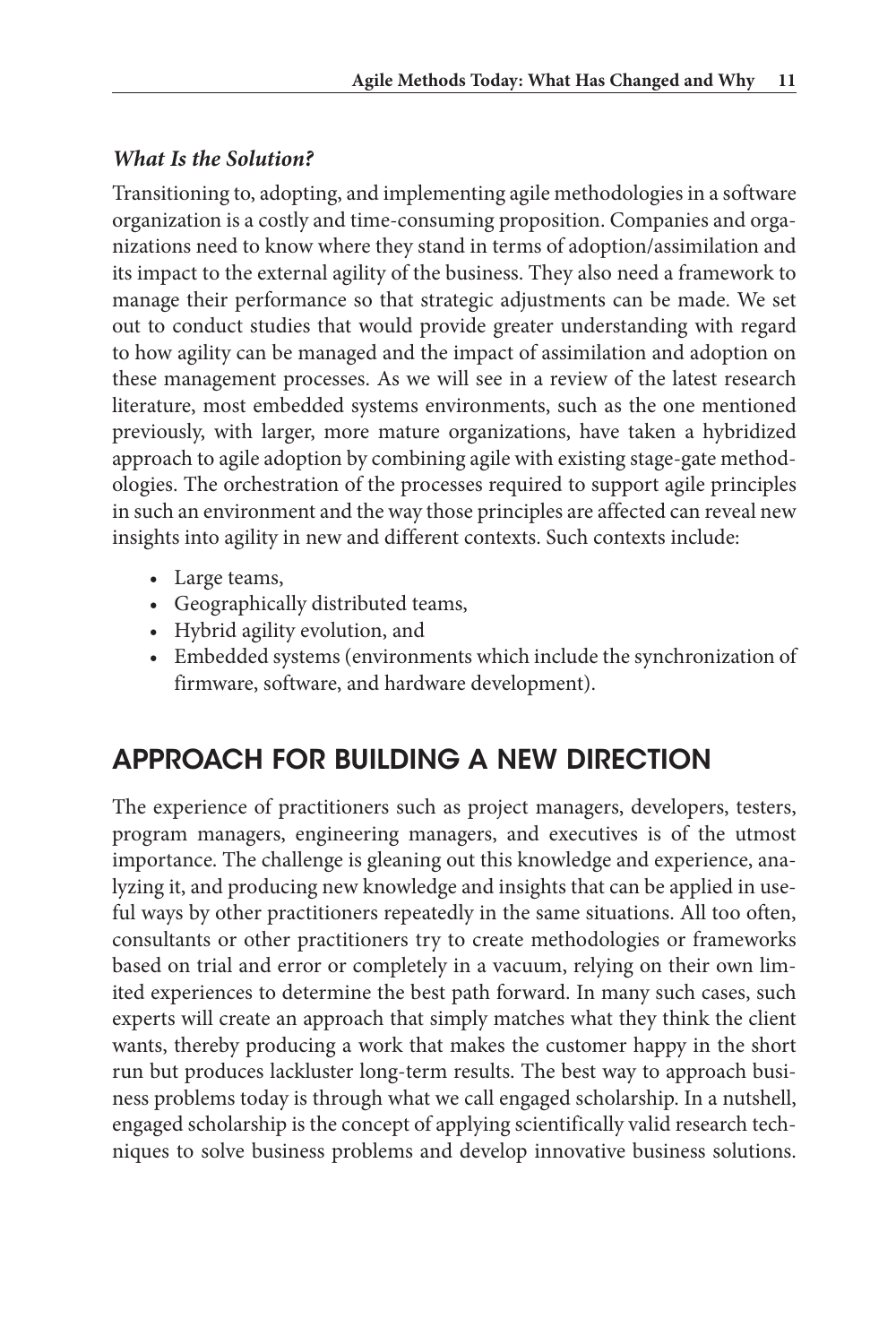This technique produces work that is not only scientifically valid, but also applicable to a variety of situations and contexts in a repeatable fashion. It does not rely solely on the limited experiences of a few, or on the specific opinions or methods of a small number of consultants. Instead, it takes a holistic view of what is going on in a particular market and produces a solution that, in short, is of much higher quality than approaches that do not make use of business research. In this work, a scientific approach has been taken to ensure that the results have the highest integrity and validity, therefore providing the highest value possible to practitioners in the field. In this section, the approach to developing the theoretical aspects of this work is described.

This research consists of an interpretive case study using a grounded theory analysis. Grounded theory is an innovative form of qualitative analysis that is particularly well suited to studying information systems, technological development, and innovation in a business context.

The grounded theory approach makes use of the Straussian brand of grounded theory outlined in Strauss and Corbin's *Basics of Qualitative Research: Grounded Theory Procedures and Techniques* (Strauss and Corbin, 1990). Such studies can provide theories arising from the research effort itself, and therefore do not generally employ theoretical frameworks as a lens to examine a problem. However, such studies can use other research to inform the study at hand (Strauss and Corbin, 1990). This case study uses the four basic agile principles mentioned previously, as stated in the *Agile Manifesto,* for this purpose.

This is a participative study that includes perspectives on agile from a variety of stakeholders within the various case study subjects. It examines the normative questions dealing with the management, design, and evaluation of agile assimilation that is specific to embedded systems development. These traits are characteristic of an engaged scholarship effort using design and evaluation research (Van de Ven, 2007). Contributions of the study include:

- An empirical account of how agility principles and methods are orchestrated in embedded software development, and hence, the orchestration of hybrid agility,
- A method or framework for orchestrating agility over time in context, while constantly adapting and fine-tuning it, and
- Greater insights into the drivers of agile process innovation.

Any good study begins with a review of the current research literature in the subject area at hand. In the following sections, important works in the fields of software, technology, and agile development are brought forth for the reader's benefit. This is part of the process of ensuring the validity of what is being done here. In addition, it is also an interesting review of the history of agile and the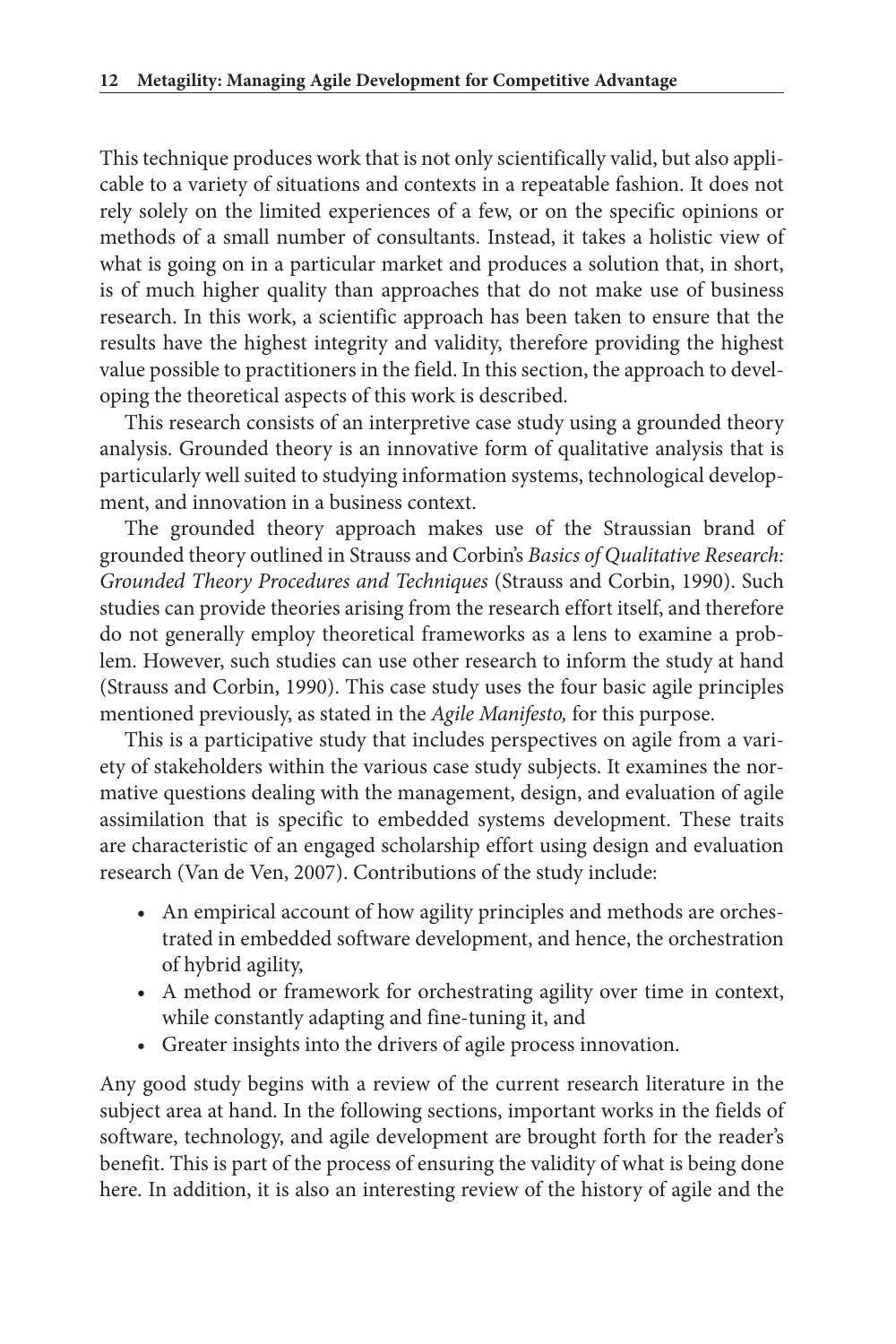forces that brought it about. Having a greater understanding of what brought agile development to its current state will enhance our ability to develop future solutions. We begin with an exploration of engineering and software traditions, followed by agility, embedded systems, and the current state of research on each.

#### THE EVOLUTION OF AGILITY: ENGINEERING AND SOFTWARE TRADITIONS

In the past, there has been much debate as to whether software development is considered to be science or engineering. In the literature, most researchers believe it to be the latter. This perception is due in large part to the difference between the tools that scientists and engineers use. While a scientist may use experimentation; the engineer develops prototypes or demonstrations. In his study on the traditions of computing, Tedre stated that *computer science is an empirical science not based on traditional scientific experimentation* (Tedre and Sutinen, 2008). Over time, software development became more regarded as an engineering discipline as the size and scale of computing projects required larger teams (Tedre and Sutinen, 2008). As a result, the guiding mantra for software engineers and computer scientists is more often considered to be *demo or die*, as opposed to the traditional *publish or perish* employed by so many traditional researchers. These precepts have had a significant influence on the management of large software development efforts. This section seeks to explore the evolution of software development management and how this evolution has been influenced by engineering, science, and innovation.

Although larger teams and more complex development projects have led to software development becoming more of an engineering discipline, this has also led to a need for a more efficient means of management. Early software engineering managers and developers were faced with challenges in design, development, communication, and production. Arguably, the earliest form of software development management is traditionally referred to as the software development life cycle or *waterfall* method. It is also often referred to as a stagegate method due to its rigid process orientation and the use of *gates* to pass from one phase to another. The creation of this method is most often attributed to Winston Royce—dating back to 1970 when he documented the process he used to develop software packages for spacecraft mission planning (Royce, 1970).

Although not originally intended to be a comprehensive roadmap, Royce's work proliferated throughout other government agencies and became widely adopted within the software development industry. According to Christiane Floyd in her 1992 publication of "Software Development and Reality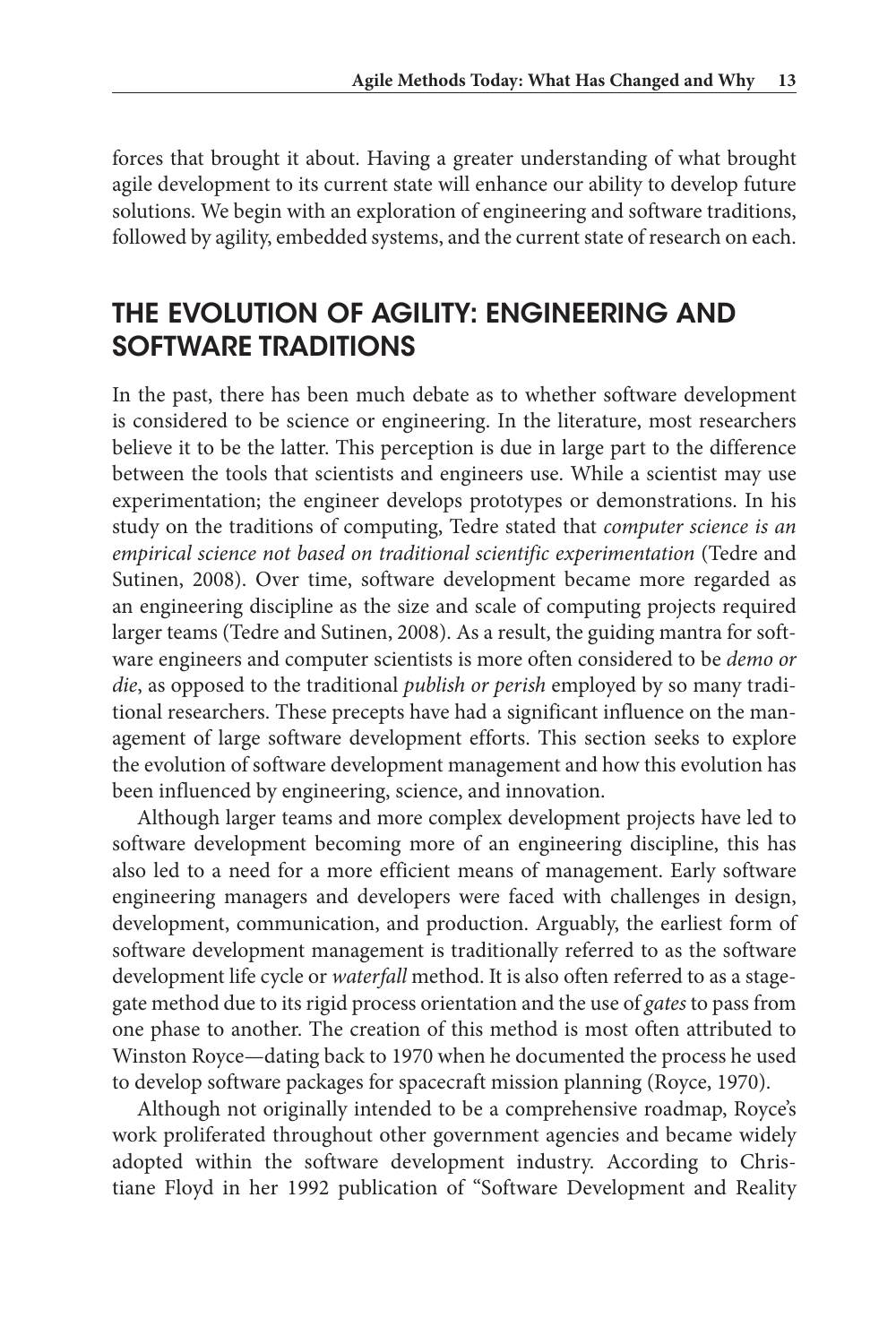Construction," this software development tradition is based on the following precepts (Floyd, 1992):

- Software engineering is produced based on a series of fixed requirements.
- These requirements are provided via an analysis process that is performed before design begins.
- Developers are only responsible for producing a solution that meets these specific requirements.
- Software development is independent of individuals. Developers are considered to be interchangeable resources.
- Communication should be managed and regulated through fixed interfaces.

Floyd argues that while this existing methodology has brought about impressive advances in programming methods and allows for a greater understanding of software development before coding begins, it does not support the subsequent emergence of insights into functionality, implementation, and usability (Floyd, 1992). The need to provide such insights gave rise to a greater usage of the engineering concept of prototyping.

The concept of prototyping, or even rapid prototyping, is not new. Rather, it is a tradition that has been a part of electrical and mechanical engineering for many years. One reason for its success is that it allows for more teleological requirement definitions based on outputs and constraints (Orr, 2004). Back in 1985, many authors believed that prototyping would replace traditional lifecycle methods of systems development (Janson and Smith, 1985). However, a study from this time period does not recommend that. Instead, it performed a comparison of prototyping based on existing engineering practices against proposals to use the same technique in information systems design. This comparison suggested that prototyping should be integrated within existing waterfall processes in order to:

- Verify user requirements,
- Verify design specifications,
- Aid in selecting the best design,
- Assist with various stages of testing and development, and
- Gain approval for new product concepts (Janson and Smith, 1985).

This need for prototyping in software has given rise to iterative software development in which regular demonstrations of incremental components are critical to developing an entire product line.

Manufacturing concepts have also had a significant impact on software development. The concept of lean or *just-in-time* manufacturing became prominent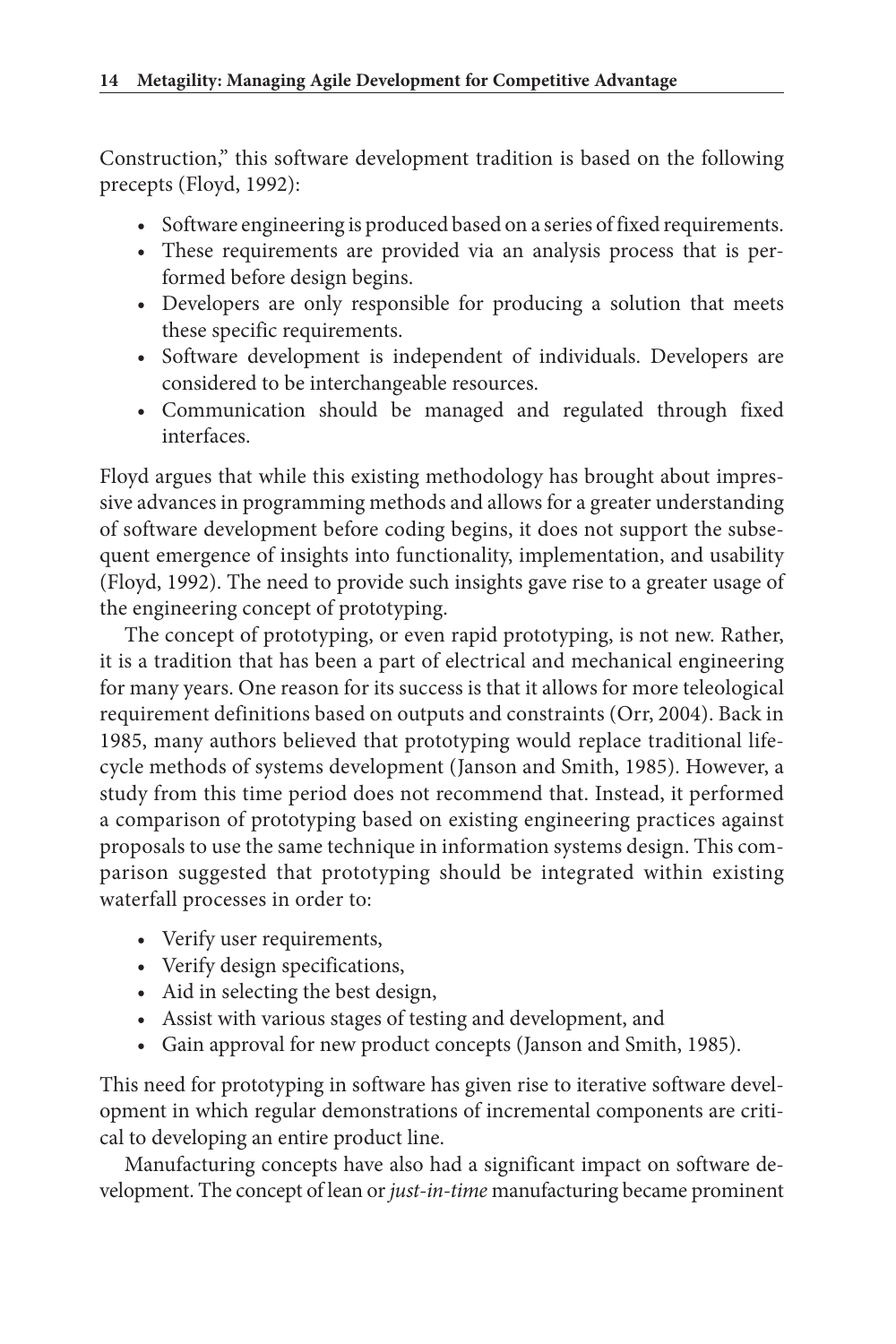in the 1970s as part of the highly regarded Toyota Production System. Lean development is based on removing any aspect of a process that does not add customer value. At Toyota factories, inventory was kept to a minimum by only manufacturing the necessary products, at the necessary time, in the necessary quantities. In addition, the system included a *respect-for-human* system that allowed workers the latitude to display their capabilities by improving their own work processes (Sugimori et al., 1977). Lean techniques improved the flow of information and materials across the business, focused on market pressure created by the customer, and required an organizational commitment toward continuous improvement. Although lean manufacturing was driven in large part by Japan's need to compete with Europe and America with fewer resources, the concepts became widely adopted in the automotive industry all over the world.

The production control of the Toyota system was referred to as the *Kanban*  system, which consisted of a series of order cards instead of computers to manage production (Sugimori et al., 1977). Kanban is yet another outgrowth of the Toyota Production System which has made its way into software development management. Using Kanban, software development organizations have been found to reduce the amount of work in progress. Such lean concepts of value and waste elimination have been found to provide *target and route* for continuous software development improvement, particularly with agile development (Wang, Conboy, and Cawley, 2012). Organizations that employ Kanban techniques have moved away from the time-boxed iteration to more of a *continuous flow*. This has been shown to be especially true in organizations with mature adoption of agile development techniques (Wang, Conboy, and Cawley, 2012).

#### Agility

Agility originated—in a manufacturing context—primarily as an output of lean or flexible manufacturing (Mathiassen and Pries-Heje, 2006; Kidd, 1995; Dove, 2002). It concerns the economy of scope, as opposed to scale (Dove, 2002). It has been defined as the ability to manage and apply knowledge effectively, to adapt to change (Arteta and Giachetti, 2004; Dove, 2002), and it has been summarized as the capability to quickly respond to market requirements (Ramesh and Devadasan, 2007). The concept of agility was first introduced in a report from the Iacocca Institute (Nagel and Dove, 1991). Other notable research articles include:

• A Hewlett-Packard (HP) agility assessment expands on agility as comprising three factors of speed, range, and ease to assess an organization's ability to respond to change (HP, 2005).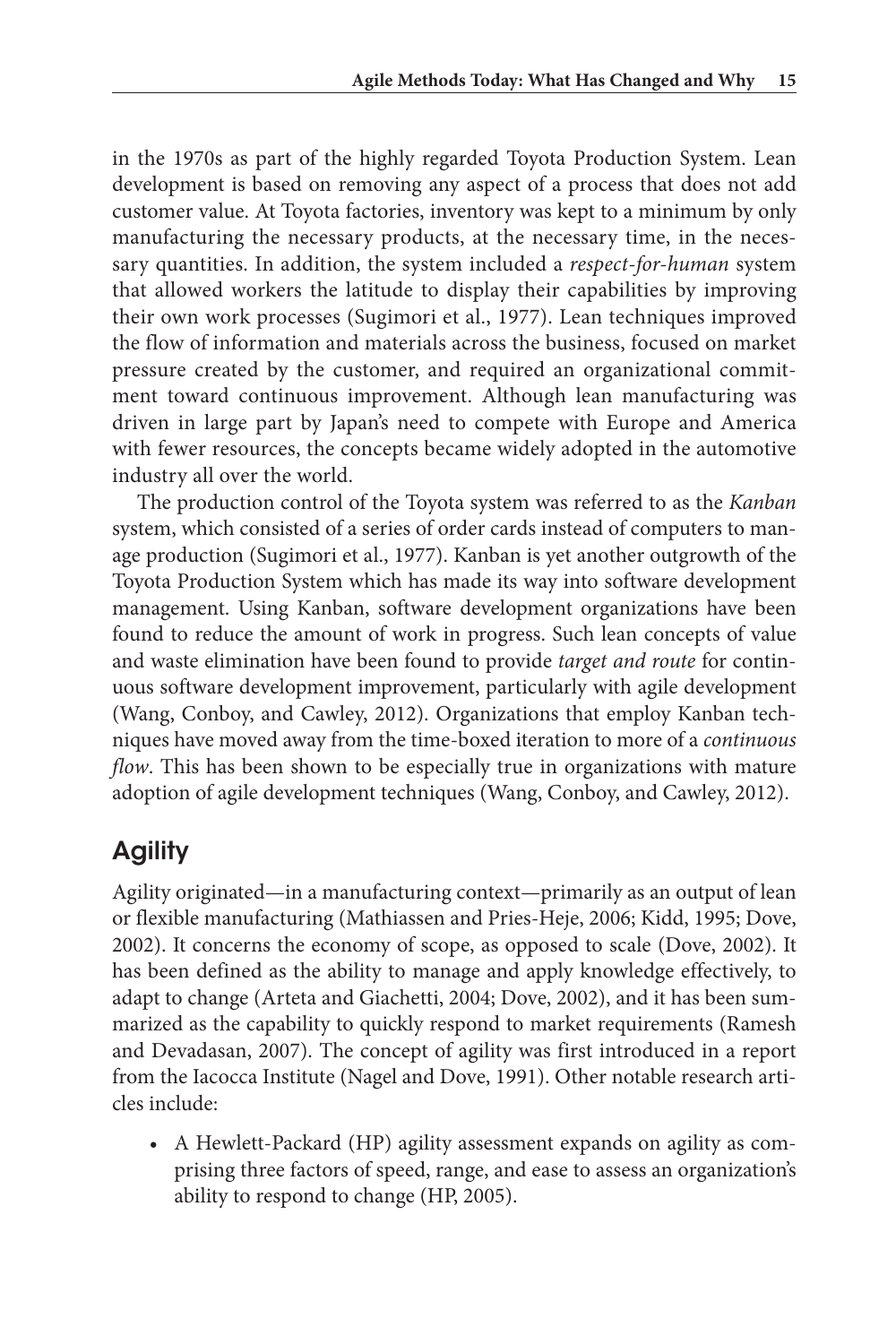- Agility was defined by Goldman, Nagel, and Preiss (1995) as the ability to prosper in a competitive environment characterized by constant and unpredictable change. This concept was further broken down into four dimensions of agility, which include:
	- □ Enriching the customer,
	- □ Cooperating to increase competitiveness,
	- ӽ Organizing to control change and uncertainty, and
	- ӽ Leveraging the impact of people and information.

Haeckel expands on these dimensions in a different way by enumerating the organizational characteristics that are required to achieve agility as described in Goldman's dimensions.

The speed with which an organization can respond to customer requests, market dynamics, and emerging technical change is seen as a key element. This includes:

- Time to sense relevant events,
- Time to interpret what is happening and assess the consequences for the organization,
- Time to explore options and decide which actions to take, and
- Time to implement the appropriate responses (Haeckel, 1999).

Organizational capabilities, both tangible and intangible, that provide the basis for conducting business and creating change are also considered to be a prerequisite to achieve agility. These include people, technology, processes, and knowledge (Haeckel, 1999).

Adaptability is also essential. How well organizations respond to changing demands, threats, or opportunities depends on their ability to learn and to use flexible processes and products that can be reconfigured without extensive additional costs (Haeckel, 1999; Dove, 2002; Mathiassen and Pries-Heje, 2006).

Agility has perhaps been best described as a solution for maintaining competitive advantage during times of uncertainty and turbulence in the business environment (Sharifi and Zhang, 2001). Further research into the literature reveals that agility is more than a method or an organizational capability. Rather, it is a business philosophy (Highsmith, 2010). As agile concepts champion people over processes, focus should be on the organizations and the individuals that comprise them. Agile *minds* should be quick, resourceful, and adaptable in character. Agile *organizations* should respond quickly, be resourceful, and be able to adapt to their environment (Mathiassen and Pries-Heje, 2006).

Indeed, organizations are complex adaptive systems. Such systems have been defined as being comprised of decentralized independent individuals interacting in self-organizing ways, guided by a set of simple, generative rules, to create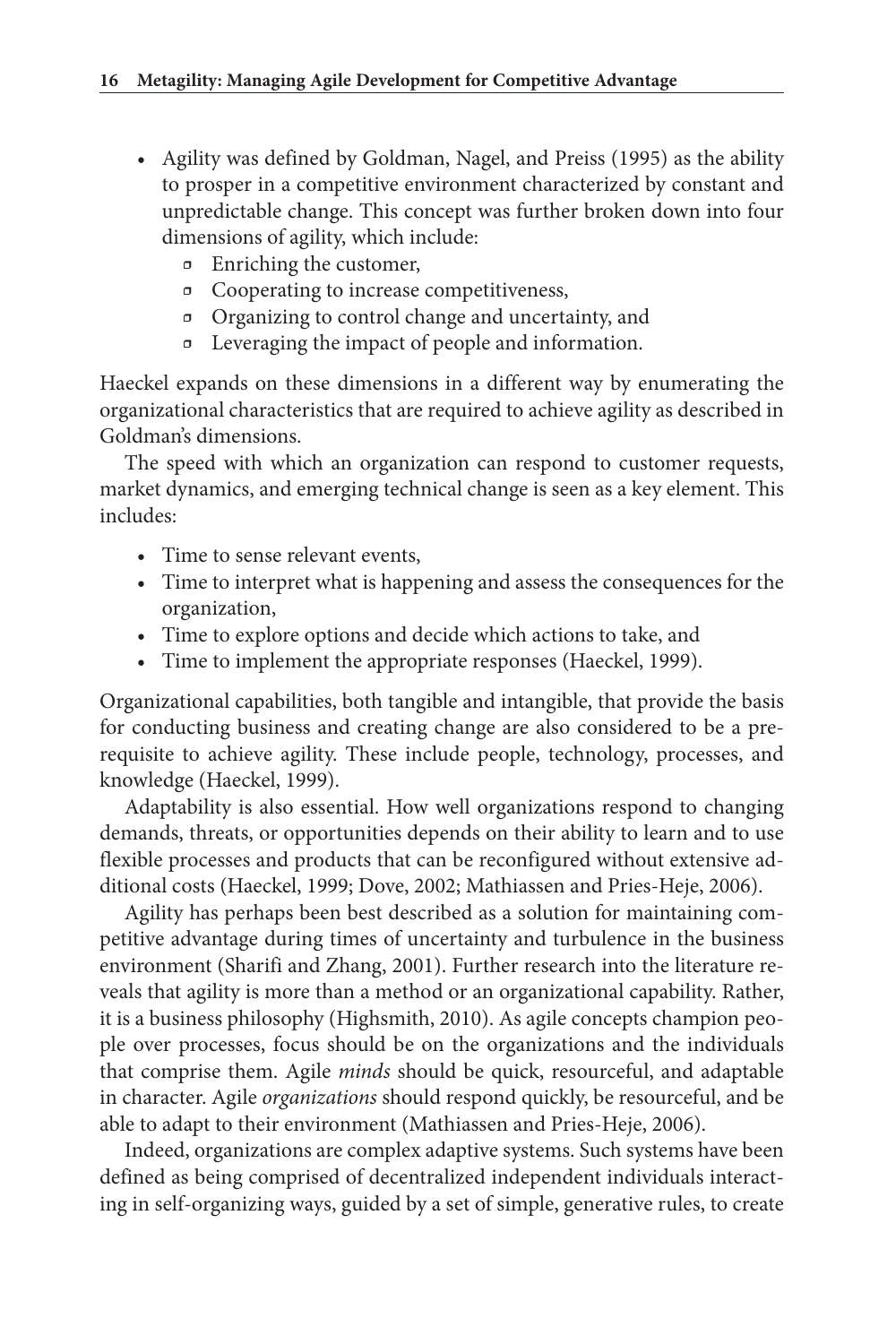innovative emergent results (Highsmith and Cockburn, 2001). Highsmith and Cockburn emphasize creativity over written rules as the way to manage complex software development problems and diverse situations (Highsmith and Cockburn, 2001). It is this style of management from which *organizational* agility is said to have arisen. Additionally, organizations do not think objectively about software development agility (Sheffield and Lemétayer, 2013). Adoptions of agile practices are typically subject to the organizational structure and context. In one study, it was found that developmental organizations—those which focus on adaptation and creativity—were much more conducive to the adoption of agile practices than a hierarchical culture that focused more on command and control (Iivari and Iivari, 2011).

Although the concept of agility has been available in manufacturing for some time, it was not adapted to ISD until the advent of the *Agile Manifesto*. Information systems have brought about a new context and application for agility. The ability of an ISD to support agility has been defined as the continual readiness to rapidly or inherently create change, embrace change, and learn from such change while contributing to perceived customer value. Such value is often characterized as additions to economy, quality, and simplicity. This is accomplished via the collective components of the ISD and its relationships with its environment (Baskerville, Pries-Heje, and Madsen, 2011).

Based on the literature that has been discussed, it can be noted that agile is somewhat conceptually weak from a research point of view due to the number and variation of definitions. In practice, however, it is considered to be defined well enough for *practitioners*—particularly with respect to how they use and combine agile with plan-driven methods (Baskerville, Pries-Heje, and Madsen, 2011).

#### Agile Software Development Methodologies

Agile is an iterative software development methodology based on self-organizing and cross-functional teams. Although mentioned at the beginning of the chapter, it is reiterated here with reference as interpreted by the research. It is based on the following key concepts derived from the highly popularized *Agile Manifesto* (Alliance, 2001; Vinekar, Slinkman, and Nerur, 2006) that argues:

- Individuals and their interactions are more important than processes and tools
- Working software is more important than documentation
- Customer collaboration is more important than contract negotiation
- Responding to change is more important than following a plan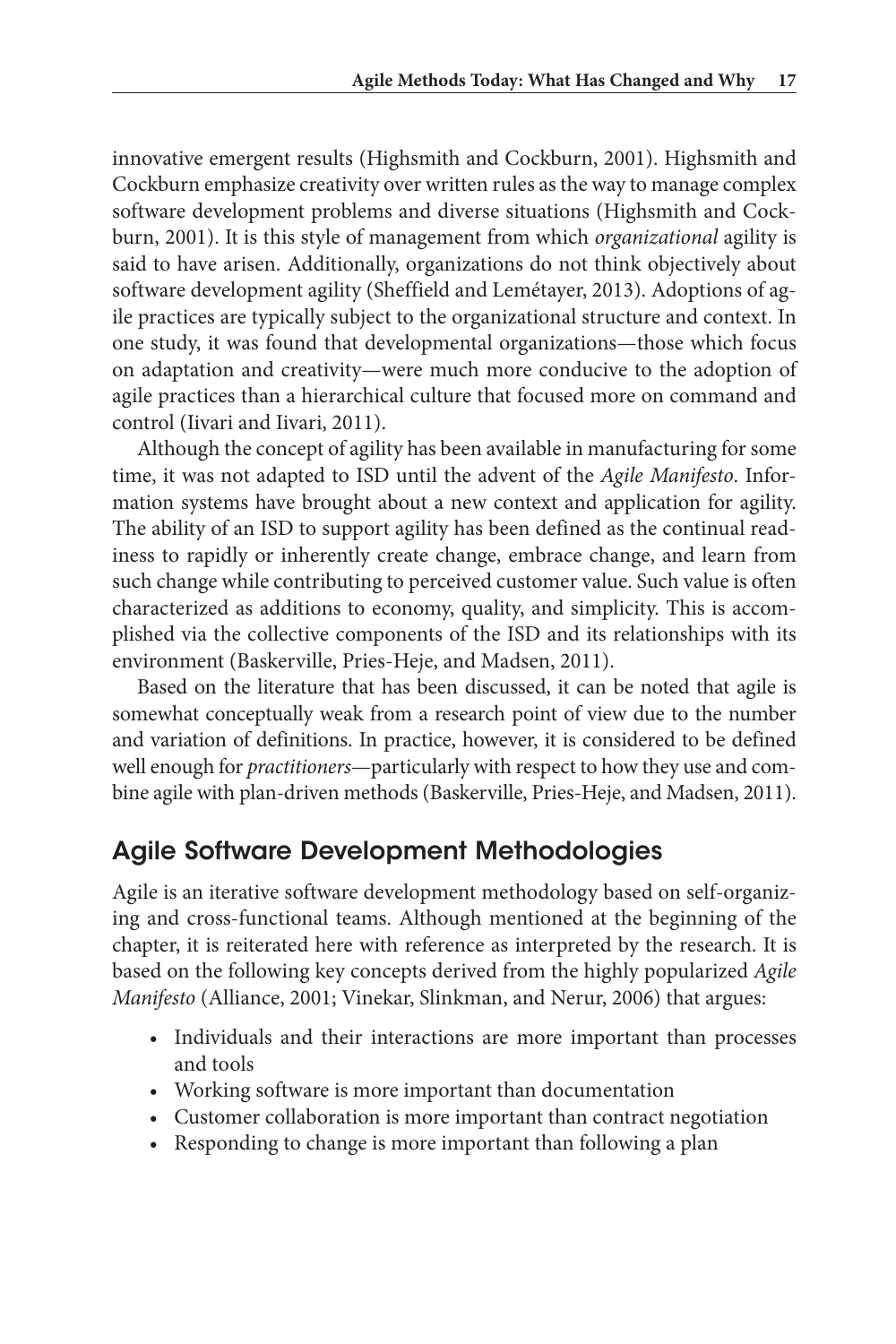Using Ward's method, Dingsøyr et al. (2012) identify the seminal works in agile research and many of the key underlying themes. Most of the early research focused on understanding agile concepts. Other key topics included adoption or adaptation, reconciliation between agile and plan-driven methods, and evaluation of adoption issues in environments not conducive to agile. Prior to our study, more research is needed to better define what the core of agile is and its role in architecture and knowledge management (Dingsøyr et al., 2012). Additional research was also found to be needed with respect to examining agile across various contexts such as different projects and organizations.

One such context that demands study includes methods for ISD. An ISD method can be defined as one that *encompasses the complete range of practices involved in the process of designing, building, implementing, and maintaining an information system; how these activities are accomplished and managed; the sequence and frequency of these activities; as well as the values and goals of all of the above* (Conboy, 2009). Such a method is not a set of rules, but an ideal in the sense that it is not expected to be followed literally.

Conboy finds that an agile ISD method should meet the criteria of:

- Flexibility—the ability to create change (proactively, reactively, or inherently)
- Ability to embrace change in a timely manner through its internal components and relationships with its environment
- Leanness—the ability to contribute to perceived customer value through economy, quality, and simplicity from the *customer's perspective*

Agility is the combination of flexibility and leanness with continual readiness. Qumer adds speed, learning, and responsiveness to these criteria (Qumer and Henderson-Sellers, 2008). One problem with current agile method thinking is that some practices are now commonly referred to as agile even though the connection to the concept may be tenuous at best, and even if this link is clear, it may be too simplistic to be considered agile in every context or circumstance (Conboy, 2009). Conboy states that the following steps should be taken to evaluate such practices based on the aforementioned criteria:

- 1. Evaluate whether certain practices or procedures are agile with respect to long-term sustainability and implementation.
- 2. Examine the *behaviors* and *outcomes* that contribute to agility.

This idea could be extended by developing assessments to evaluate performance outcomes (Conboy, 2009). Applying such assessments across methods, method variants, organizations, and projects could not only reveal interesting insights, but improve orchestration of agile processes. As we shall see in a later chapter,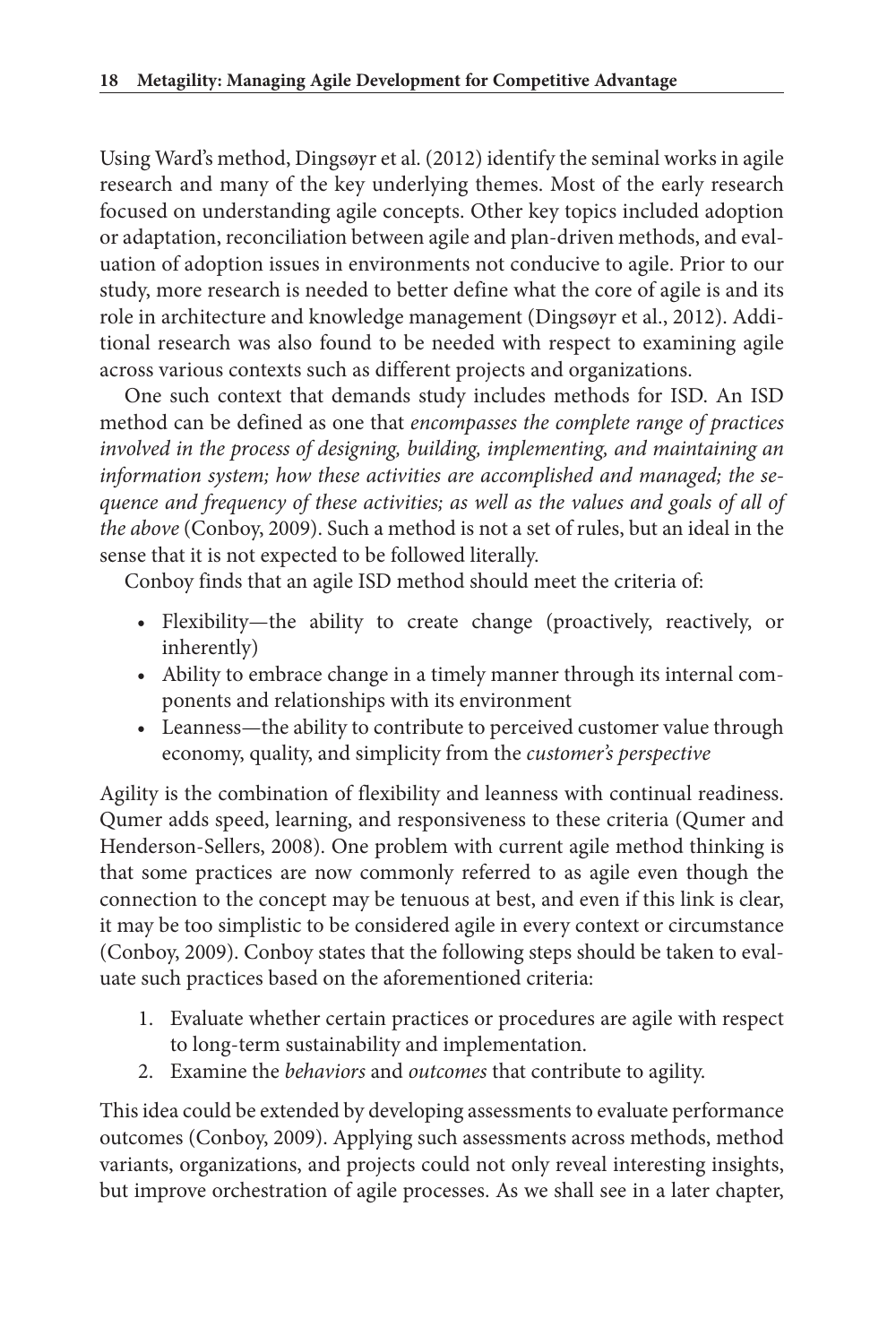there are several *agile frameworks* in the market today that would not pass a critical agile assessment.

The integration of agility concepts into ISD has created a number of variations on a theme. These include adaptive systems development, dynamic systems development, test-driven development, and feature-driven development to name a few. By far the most popular of these methods used in the industry today are XP and Scrum (Baskerville, Pries-Heje, and Madsen, 2011). A more recent addition to this list of commonly used methodologies is Kanban.

#### *Scrum, XP, and Kanban*

Scrum is more of an agile management methodology with a greater focus on projects, while XP is more of an engineering philosophy concentrated on code management and quality (Wang, Conboy, and Cawley, 2012). Both methods can be, and often are, used in tandem. Weaknesses with XP have been cited with medium- to large-sized projects because of inadequate testing, architectural planning, and documentation—all of which are often required with large complex systems in which the cost of change can be high (Qureshi, 2012). Studies have shown that some shortcomings such as defect rates can be mitigated by extending XP to include more analysis and architectural design—characteristics which look similar to waterfall-based methods (Qureshi, 2012). For the purposes of this study, we are primarily focused on the management aspects of agile and, therefore, the focus will be on Scrum. Another reason for this emphasis is that Scrum is commonly used in hybrid implementations of agile methods. This is mostly because Scrum acts as a wrapper around existing development methodologies and can be used with virtually any existing method (Schatz and Abdelshafi, 2005).

Despite its success, Scrum has been found to present challenges with resource allocation. This has led to a noticeable shift in the industry from agile to lean software development practices (Wang, Conboy, and Cawley, 2012). Kanban is one such process, and it is a less-structured method than Scrum, which focuses on minimizing the amount of work in progress. Instead of using time-boxed iterations, Kanban employs more of a flow by allocating time and resources as they are needed. Software development organizations that have challenges with work estimation and interruptions have been shown to display improvements over lead time and defect rates by using Kanban over the timeboxed method of Scrum (Sjøberg, Johnsen, and Solberg, 2012). A significant area for further research is operational guidance on mapping such lean and agile processes to their current roles and a roadmap for implementing them (Wang, Conboy, and Cawley, 2012).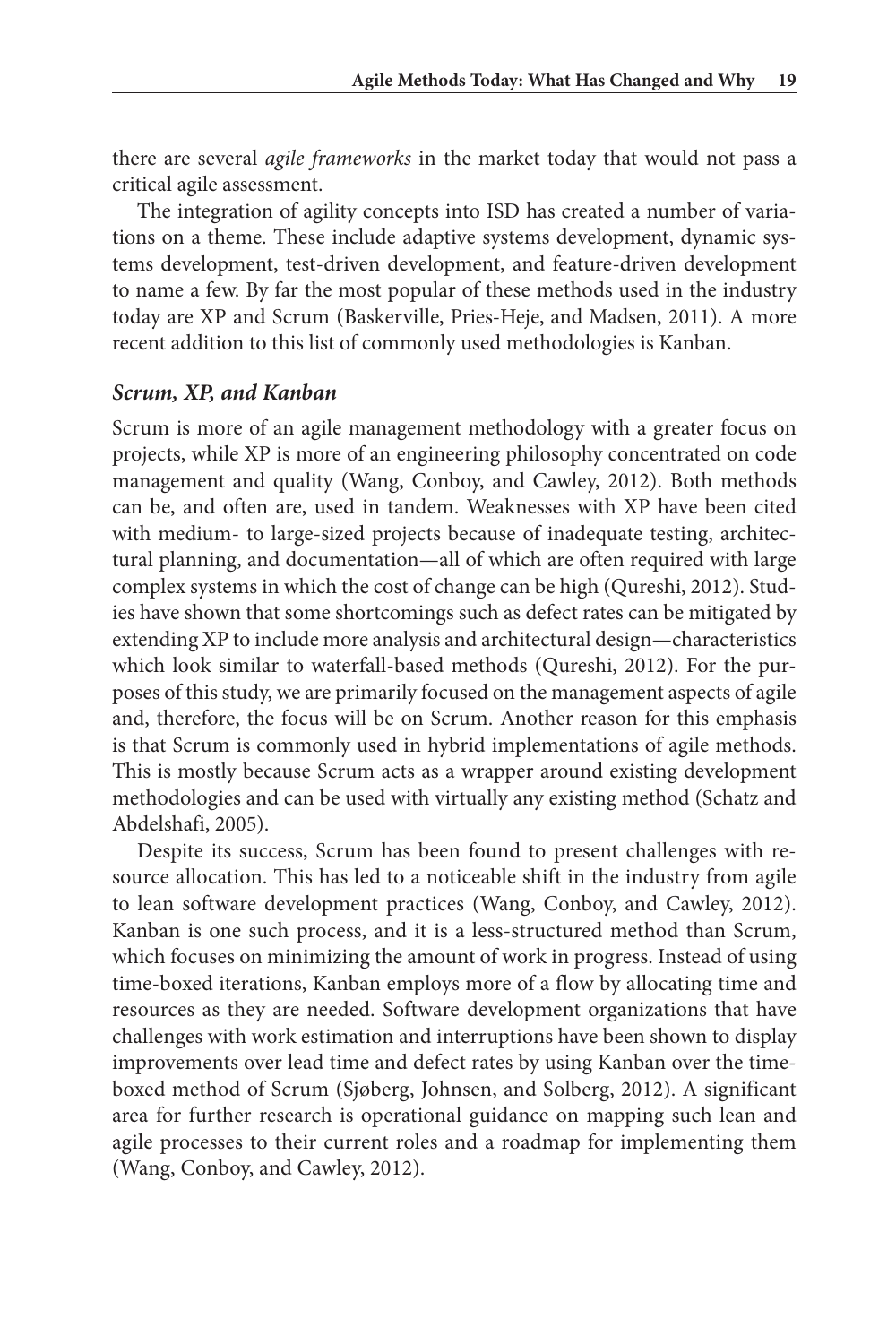Successful implementation of an agile methodology has been found to rely heavily on the establishment of many cultural and procedural changes within an organization. The first of these is building a continuous feedback loop to allow for constant replanning (Vidgen, 2009). Shared responsibility by empowering Scrum team members to manage day-to-day work is also important (Vidgen, 2009). A key enabler for self-managed teams is fostering high communication and collaboration on a daily basis. Spontaneous interactions should be supported by structured interconnected practices such as Scrum meetings and pair programming (Vidgen, 2009). A willingness to adapt the process to the development context is crucial, and the development iterations themselves should work toward a sustainable rhythm (Vidgen, 2009). Agile implementation is not limited to the development organization. Product management should also integrate agile methods into their work. This can be accomplished by establishing sprints that alternate with the development teams. Implementing agile in product management as well as in development provides for structured detailing of complex requirements, early collaboration, and disciplined backlog administration (Vlaanderen et al., 2011).

For requirements prioritization, it was found that a mix of agile and planbased methods proved to outperform either agile or plan-based methods alone in which volatility is not very high or low (Port and Bui, 2009). Since volatility is rarely at the extreme and often unknown, it was inferred that mixed strategies should be the most widely used. However, it should be noted that very turbulent markets or *gold rush* situations could accelerate the volatility or *pull* rapidly. The adoption of such mixed practices has been found to allow for change, driven by close customer interaction, continuous requirements gathering, and frequent iterative delivery (Vidgen, 2009).

Although agile has been noted to increase productivity, foster shared learning, and create job satisfaction among developers (Vinekar, Slinkman, and Nerur, 2006), it may not be the best choice for all environments. The literature as well as practitioner experience shows that successful adoption of agile in its purest form may depend on the following factors:

- Size of the project and team,
- Consequences of failure or criticality of the project,
- Volatility of the environment,
- Skill level of the development team(s), and
- Company culture (Vinekar, Slinkman, and Nerur, 2006).

One example of such an environment—embedded systems development—is impacted by these factors on many levels. Firmware and hardware development teams tend to be much smaller than their software counterparts with a much higher degree of specialization. While there are many software developers in the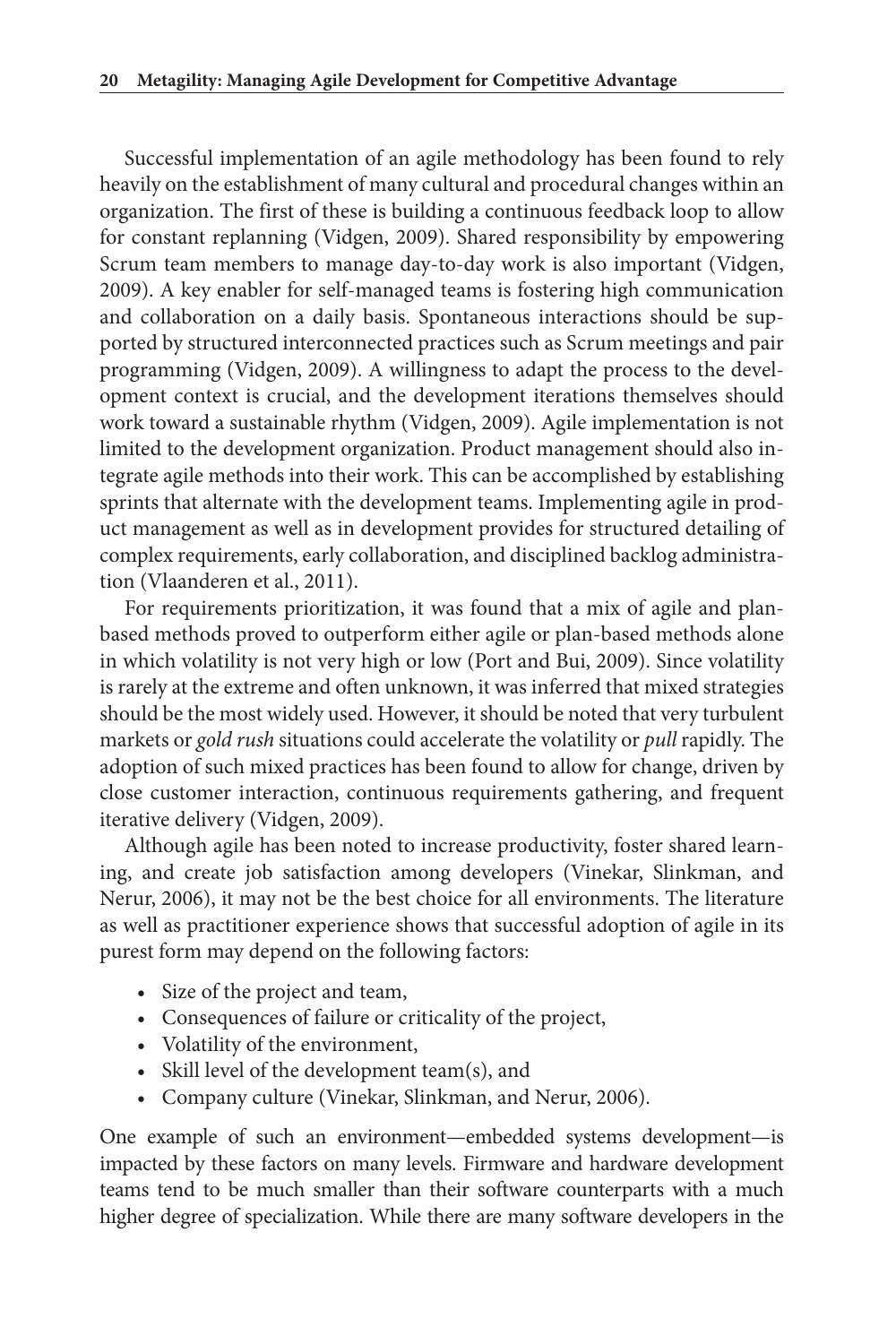organization with skills that are easily transferable from one project to another (such as C#, Java, or .NET programming), their firmware counterparts do not share the same level of transferability. Firmware professionals often have very focused knowledge of the embedded systems stacks for home area networking, RF network communication, or metering metrology that inhibits them from being easily interchangeable. Embedded systems are often *mission critical* systems with high consequences for failure. As a result, organizations developing such systems tend to be less comfortable with the higher rates of change that often come with the iterative and potentially chaotic agile development than their software counterparts.

#### HOW HAVE MOST COMPANIES DEALT WITH THESE ISSUES?

Simply put, technology products are developed using a *process*, and companies usually deal with the issues mentioned in the previous section by implementing a process that is tailored to their organizational needs and market. As we stated earlier in the chapter, processes are here to stay, and agile development is a process. As we have shown, such processes have changed over the years, beginning with the stage-gate process that came from the space program in the 1960s, to the famed Toyota production system of the late '70s that touted *lean manufacturing* techniques and the concept of *continuous improvement*. At the dawn of the new millennium, lean manufacturing concepts began making their way into software development in the form of *agile methods*. Today, virtually every vendor of technology products—from cell phones to software—utilizes some form of agile to create and bring their products to market. Some of the challenges encountered with technology development processes include:

- 1. *Productizing innovation*: Technology is constantly changing and vendors are always seeking out ways to tweak their process so that they can get new innovative technologies to market quicker.
- 2. *Responding to market pressure*: Customers want the latest technologies and there are always competitors out there that are working just as fast as you are to get those new technologies to market. Often, the first out of the gate will have the best chance at capturing the largest market share.
- 3. *Overcoming organizational resistance*: Vendors must make the necessary changes within their organizations in order for the *improved process* to work. This is often easier said than done.
- 4. *Maintaining quality*: Customers don't want an inferior product. Period. Quality is defined as giving the customer what they want. Steve Jobs was successful because he had an intuitive sense of what customers wanted—and provided it.